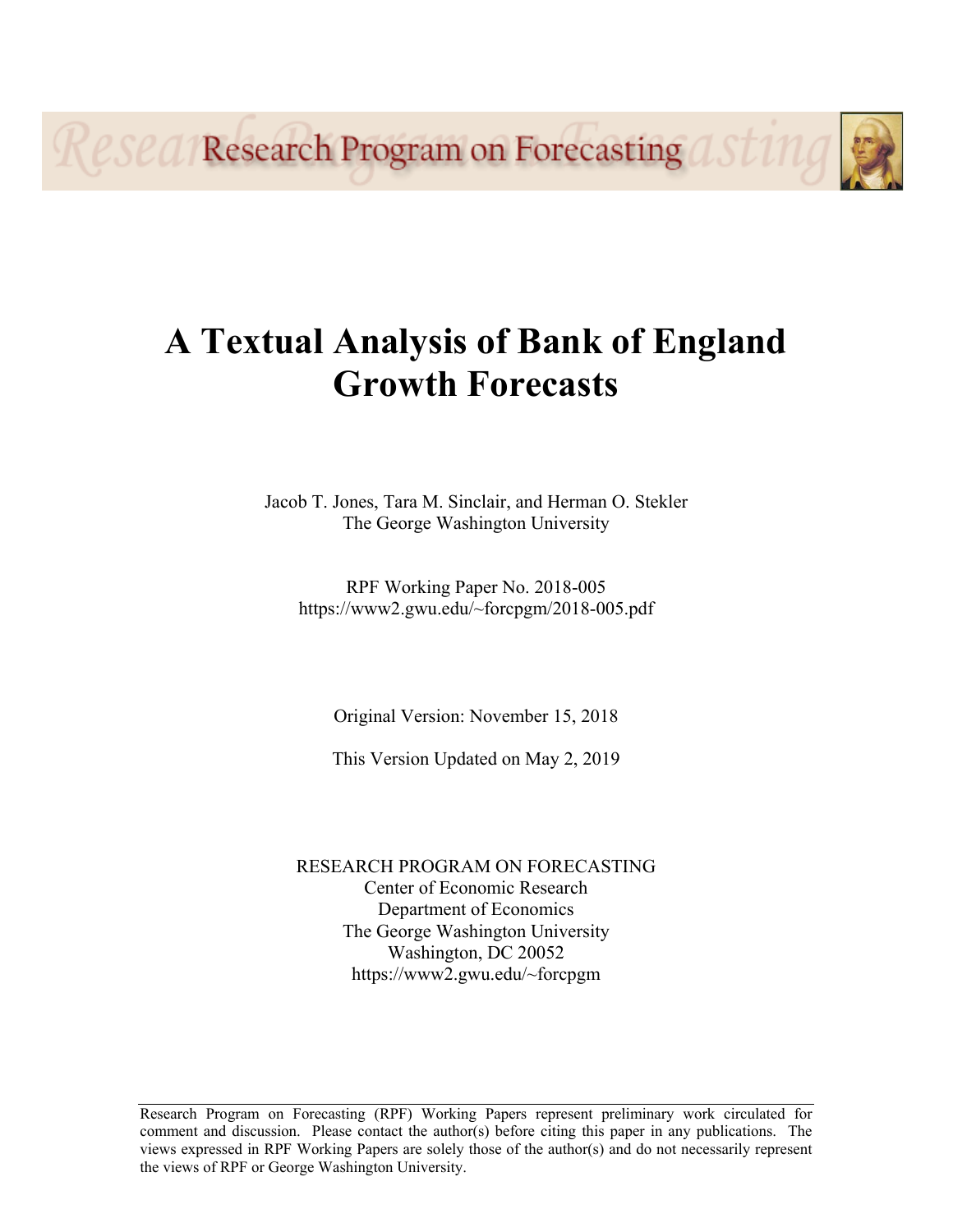## A Textual Analysis of Bank of England Growth Forecasts<sup>[1](#page-1-0)</sup>

Jacob T. Jones, Tara M. Sinclair<sup>[2](#page-1-1)</sup> and Herman O. Stekler The George Washington University Department of Economics and Research Program on Forecasting Washington, DC 20037

> This Version: May 2, 2019

**Abstract:** The Bank of England publishes a quarterly Inflation Report that provides numerical forecasts and text discussion of its assessment of the UK economy. Previous research has evaluated the *quantitative* forecasts included in these Reports, but we focus on the *qualitative* discussion of output growth. We use an in-sample textual analysis procedure to convert these qualitative assessments into a score for each Report for the period 2005-2014. We also construct out-ofsample scores for Reports before and after this period. We compare the scores to real-time output growth data as well as to the corresponding quantitative projections published by the Bank. We find that overall developments in the UK economy were accurately represented in the text of the Inflation Report. Furthermore, efficiency regressions suggest that there is information in the text that could improve the Bank of England's quantitative nowcasts and one-quarter ahead forecasts.

**Keywords:** Forecast Evaluation, Qualitative Forecasting, Great Recession

**JEL Classification:** C53, E37, E58

<span id="page-1-0"></span><sup>&</sup>lt;sup>1</sup> Acknowledgements: The authors would like to thank two anonymous referees, an anonymous associate editor, Michael P. Clements, Neil Ericsson, and participants in the IWH forecasting seminar and the Futures Past: Economic Forecasting in the  $20<sup>th</sup>$  and  $21<sup>st</sup>$  Century workshop for helpful comments and suggestions.

<span id="page-1-1"></span><sup>&</sup>lt;sup>2</sup> Corresponding author: tsinc@gwu.edu.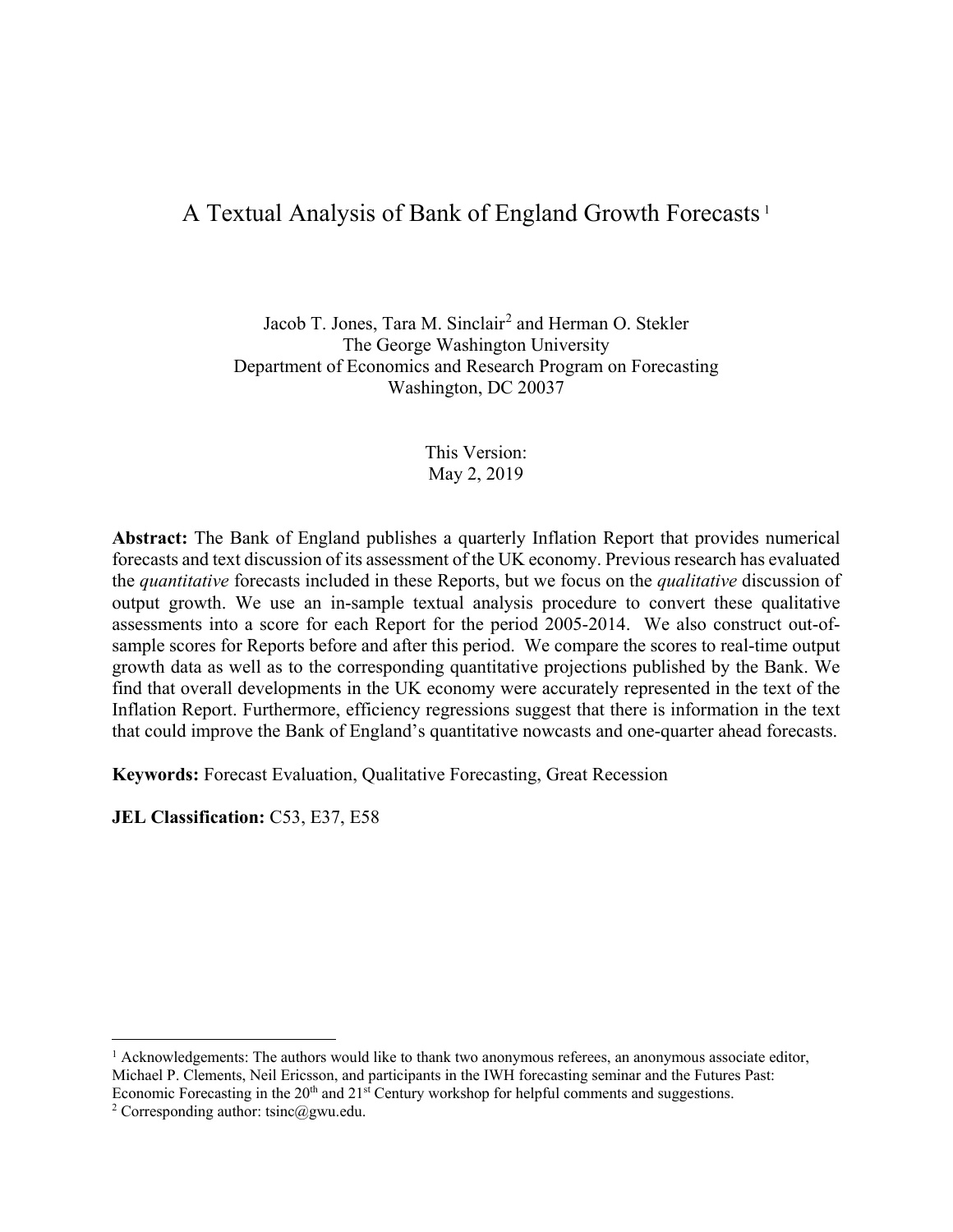#### **1. Introduction**

Evaluation of economic forecasts has typically concentrated on the quality of numerical forecasts. Focusing on the quantitative forecasts neglects the substantial amount of text that often accompanies them, particularly in publications released by central banks. The text is included to provide context and nuance which can also be evaluated using textual analysis. Furthermore, numerical forecasts are not always available to the public, but text in reports, meeting minutes, and speeches may reveal insights on the assessment of the current and future economic conditions.

The literature has established the value of textual analysis, as well as a general methodology for converting text into quantitative scores that can be compared to numerical forecasts and realized data. Goldfarb et al. (2005) developed a scoring procedure to create an index of qualitative forecasts made during the Great Depression based on a textual analysis of contemporary newspaper articles. Lundquist and Stekler (2012) applied the Goldfarb et al. procedure to evaluate qualitative assessments made by business economists during the Great Recession. More recently, Stekler and Symington (2016) used the procedure to examine the minutes of Federal Open Market Committee (FOMC) meetings, and Mathy and Stekler (2018) adjusted the scoring procedure to incorporate outlooks that are more negative. They also proposed an evaluation methodology involving the use of correlation coefficients to compare scores to a benchmark series. Catalfamo (2018) incorporated both of these innovations into her examination of French nowcasts of the US economy during the Great Recession.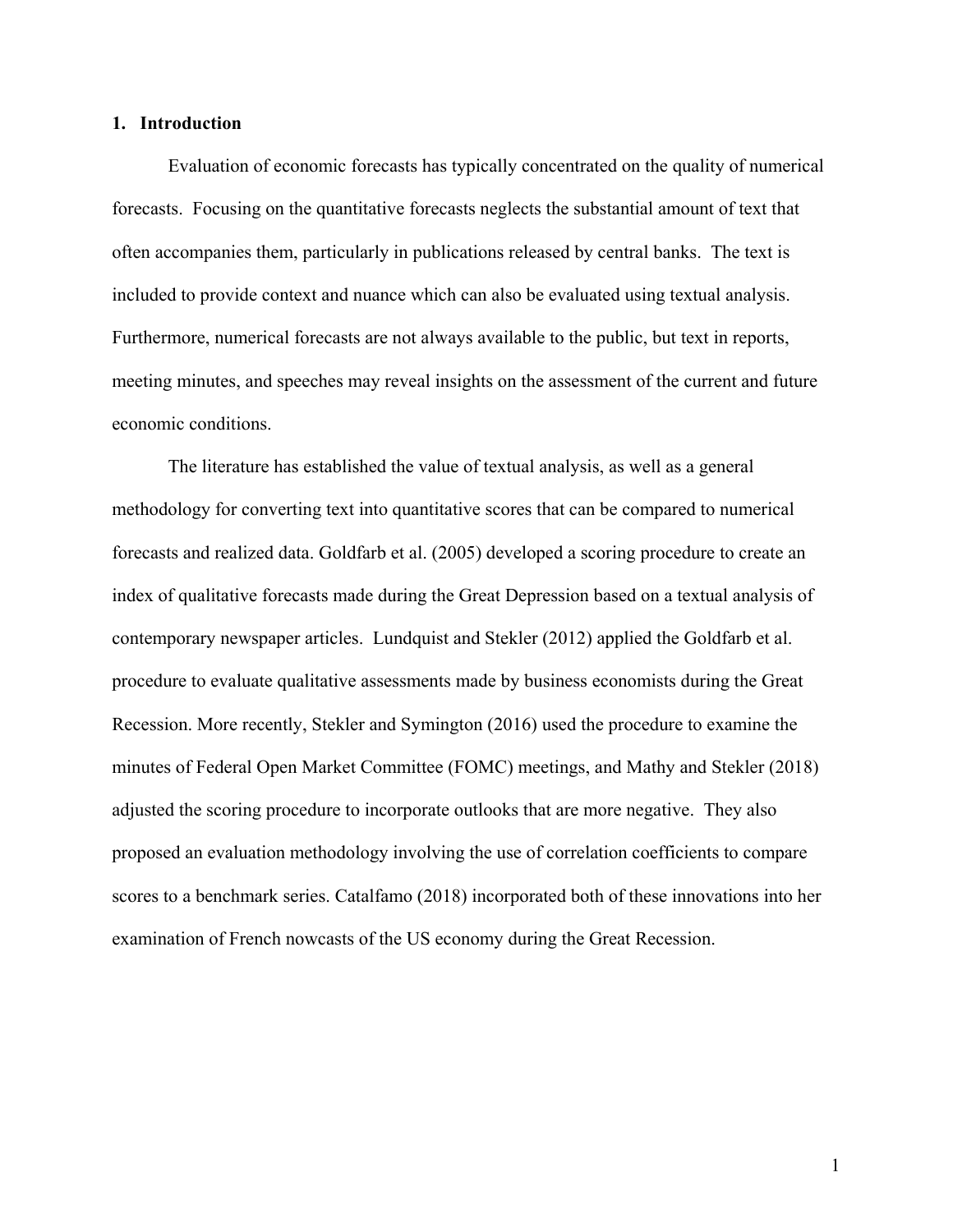This paper applies a similar textual analysis procedure to the quarterly Inflation Reports released by the Bank of England over the period 2005 to 2014.<sup>[3](#page-3-0)</sup> Each Report in-sample is scored on a scale between −1.5 and +1. The "Bank speak" words (see Appendix) were selected insample, and then scores for the Reports for the periods 1998-2004 and 2015-2018 were produced as (pseudo) out-of-sample exercises. Identifying words based on the middle part of the available text allows us to consider the role of shifting vocabulary and structure by comparing the fit both before and after.

Examining Inflation Reports allows us to study a case where text forecasts and quantitative forecasts are included in the same document. Each Report contains a comprehensive analysis of demand, output, price levels, financial market conditions, and monetary policy in the United Kingdom. Our examination focuses on the *Overview* section, in which the Bank provides qualitative assessments of the current and future outlook for real output growth. Using a textual analysis scoring methodology, we convert these assessments to quantitative values and construct a time series index of the Bank's assessment of the current and near term forecast of UK output growth implied by the text in the Report. We compare this time series to both the quantitative nowcasts and one-quarter-ahead forecasts since the text blends together current conditions and near term forecasts, and we include words describing both in our analysis.

To evaluate the accuracy of the qualitative assessments, we compare the time series constructed by scoring the text of the Inflation Report to real-time output growth data in the United Kingdom. The results of this analysis indicate that the score series is very highly correlated with output growth in the publication quarter in-sample, and remains relatively highly

<span id="page-3-0"></span> $3$  Clements and Reade (2016) use a computational procedure to analyze sentiment in the text of the Inflation Reports, but we are focused here on the elicited forecast from the text (see Ericsson, 2016). These elicited forecasts are different from, but likely related to, sentiment.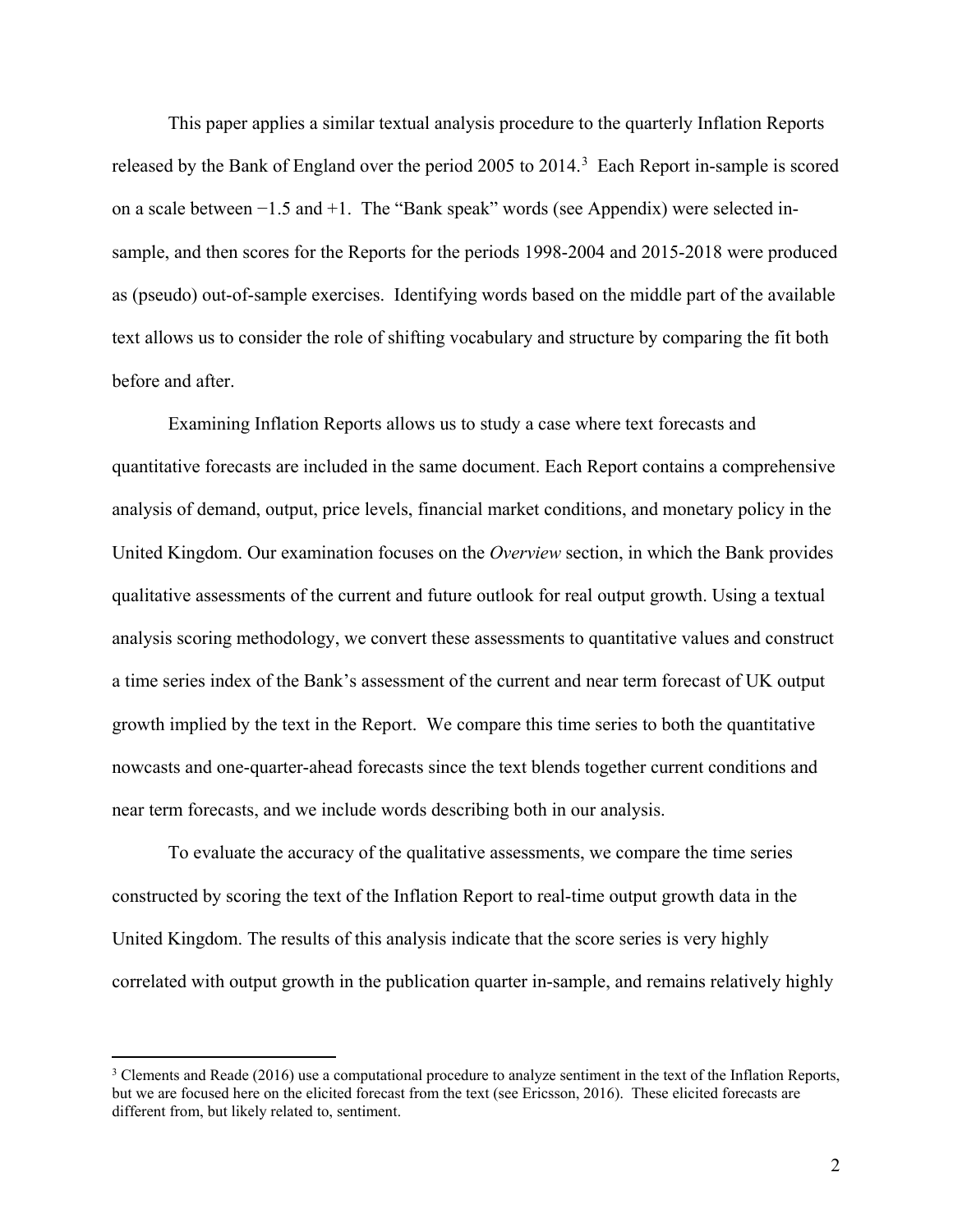correlated for both of our out-of-sample periods. On the whole, this suggests that the text of the Inflation Report accurately reflected the current state of the United Kingdom economy. With regard to turning points, we find that the onset and severity of the Great Recession was not predicted ahead of time, but that the Bank did recognize underlying weakness in the economy beforehand. This is evidenced by a large drop in the score in the first quarter of 2008.

Also of interest is how well the qualitative assessments made by the Bank of England reflect the quantitative projections, and how the information content of the two sets of predictions differ. [4](#page-4-0) In the Inflation Report, the Bank provides a much more thorough evaluation of economic conditions than its numerical nowcasts and forecasts can provide. Furthermore, it may be that the Bank chooses to convey information in the text of the Reports that it does not incorporate in its numerical predictions, as these predictions can have significant effects on financial market activity. In particular, we test if the forecast errors of the quantitative output growth projections published in the Inflation Report are associated with the qualitative assessments in the same Report. We find that the information conveyed in the text differs from the information in the quantitative forecasts and could potentially be used to reduce the absolute magnitude of quantitative forecast errors. Although there might be some timing differences in when the quantitative forecasts were produced and when the text was written, in general they should have been based on approximately the same information sets. This suggests that there may be different loss functions for the quantitative forecasts as compared to the text forecasts. A visual comparison of the series showed that the quantitative projections better reflected the actual

<span id="page-4-0"></span><sup>&</sup>lt;sup>4</sup> We do not report evaluations of the quantitative forecasts here as they have been evaluated thoroughly in other work. The Bank of England's Independent Evaluation Office (IEO, 2015) and Groen et al. (2009) evaluated the quantitative forecasts in the Inflation Report. For evaluations of the inflation fan charts, see Clements (2004) and Wallis (2004).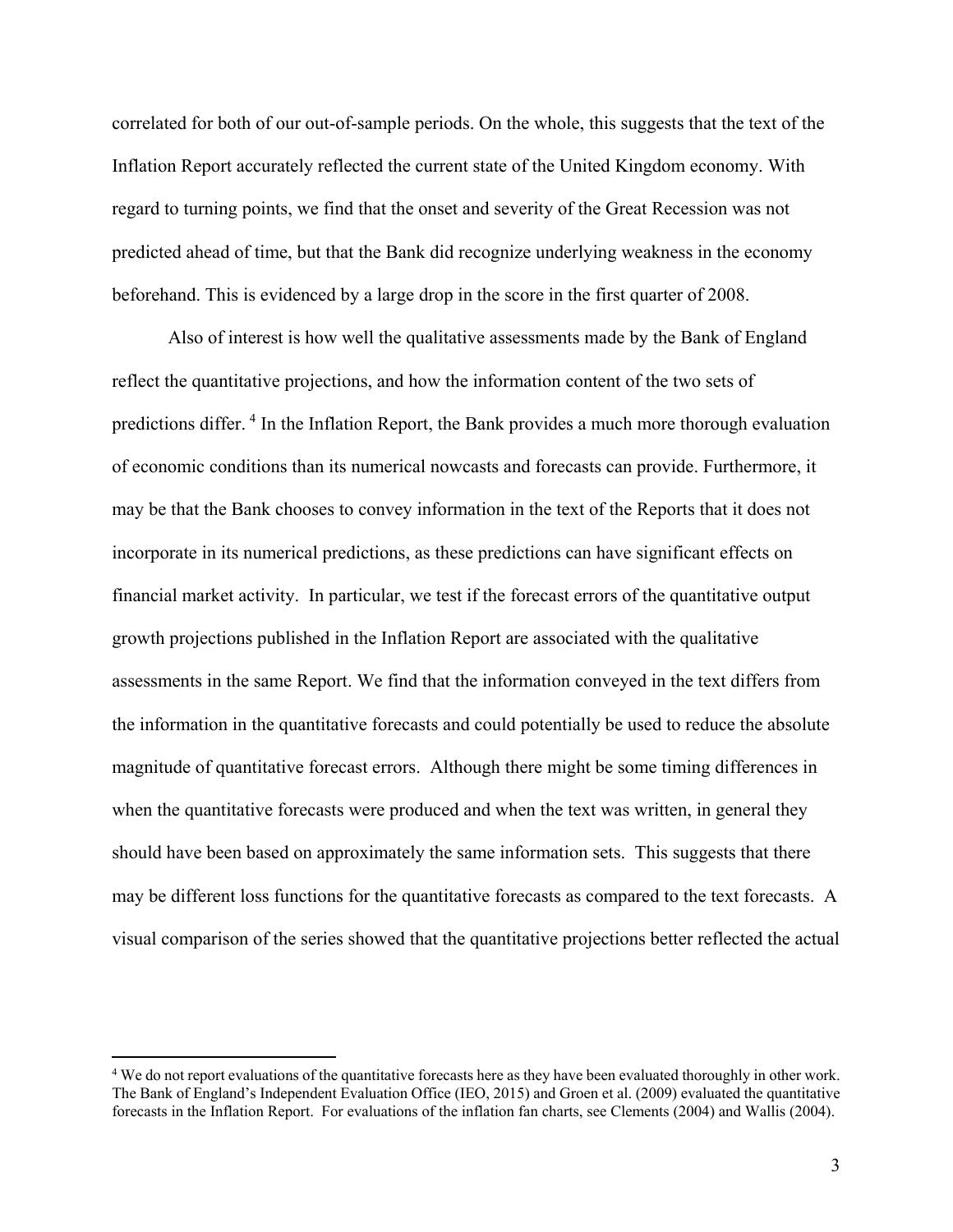path of output growth overall, but that the qualitative assessments performed particularly well during and around the Great Recession.

Our in-sample analysis is produced by scoring ten years of Reports based on the words in the Overview section of each Inflation Report (2005-2014). We then use an automatic scoring procedure to produce out-of-sample scores for the Reports from 1998-2004 and 2015-2018. Although the correlation is lower out-of-sample than in-sample, the text still appears to generally reflect economic conditions with interesting deviations around the US downturn in 2001 as well as recently after the Brexit referendum. It is somewhat surprising how well the later sample fits because the format of the Inflation Report changed in  $2015$  $2015$ <sup>5</sup> We also show that the text appears to have information that could be used to reduce the Bank of England's quantitative nowcast and forecast errors.

The next section in this paper describes the methodology used to analyze and score the text of the Bank of England's Inflation Reports. The third section presents the qualitative projections derived from the textual analysis, both in-sample and out-of-sample, and the quantitative projections obtained from the Bank of England, as well as the benchmark real-time output growth series. The fourth section discusses the evaluation procedure and the models that are used to compare the three data sets both in-sample and out-of-sample. The fifth section details the results of the analysis and the last section provides conclusions.

#### **2. Scoring Methodology**

 $\overline{a}$ 

The approach of this paper builds on existing literature on qualitative forecasting, starting with Goldfarb et al. (2005). Their goal was to construct an index based on qualitative forecasts in

<span id="page-5-0"></span><sup>5</sup> In August 2015 the Overview section at the beginning of the Inflation Report was replaced with a less comprehensive Monetary Policy Summary.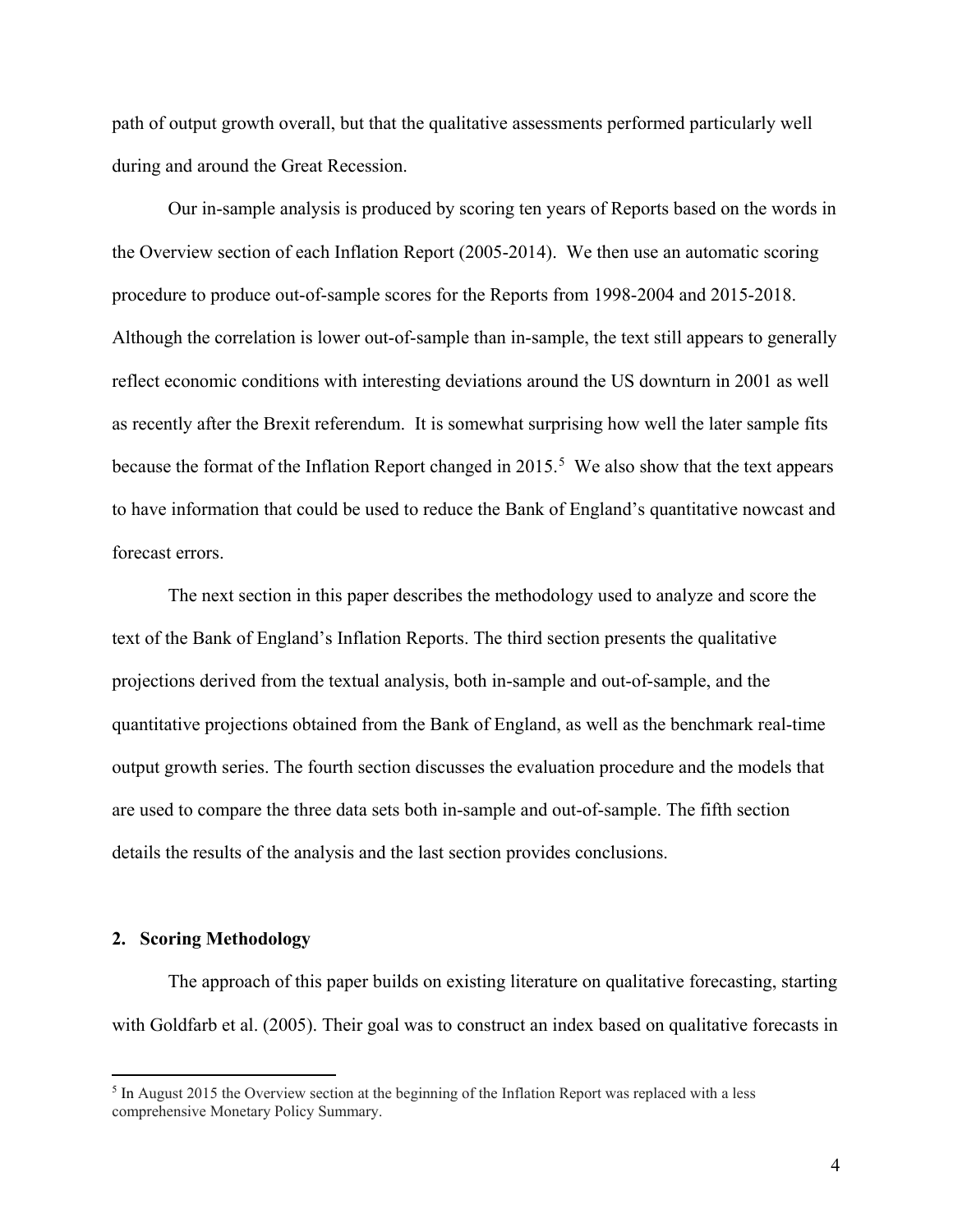news articles during the Great Depression. Each article was assigned a score for its nowcast – that is, the assessment of current economic conditions – and a score for its forecast – that is, the outlook for future conditions. These scores were then averaged over the articles for each period, which allowed for the construction of a time series that could be evaluated using standard techniques.

Early applications of scoring procedures created indices that were centered on zero, and which took values between  $-1$  and  $+1$  inclusive. In more recent forecasting literature, however, it has been suggested that a wider range of negative values may be needed to effectively quantify pessimistic outlooks during times of severe contraction (Ericsson, 2016). To address this issue, Mathy and Stekler (2018) extended the lower bound of their index to  $-2$  in their analysis of qualitative statements made during the Great Depression. Likewise, Catalfamo (2018) extended the lower bound of her index to  $-1.5$  in her analysis of qualitative statements made during the Great Recession. The difference in the minima of these two indices arises from the difference in the severities of the downturns that they were designed to represent.

We use a similar procedure to convert the qualitative statements made by the Bank of England into quantitative values. Since this paper examines Bank of England Inflation Reports between 1998 and 2018, a period that includes the Great Recession, our index was defined using the same extrema as Catalfamo (2018).

We construct our scoring index as a discrete scale, ranging between  $-1.5$  and  $+1$ inclusive, with regular increments of 0.25. Higher index values correspond to a more positive outlook for output growth, while lower index values correspond to a more negative outlook. For instance, a score of  $+1$  is defined as indicating "exceptional growth", while a score of  $-1.5$  is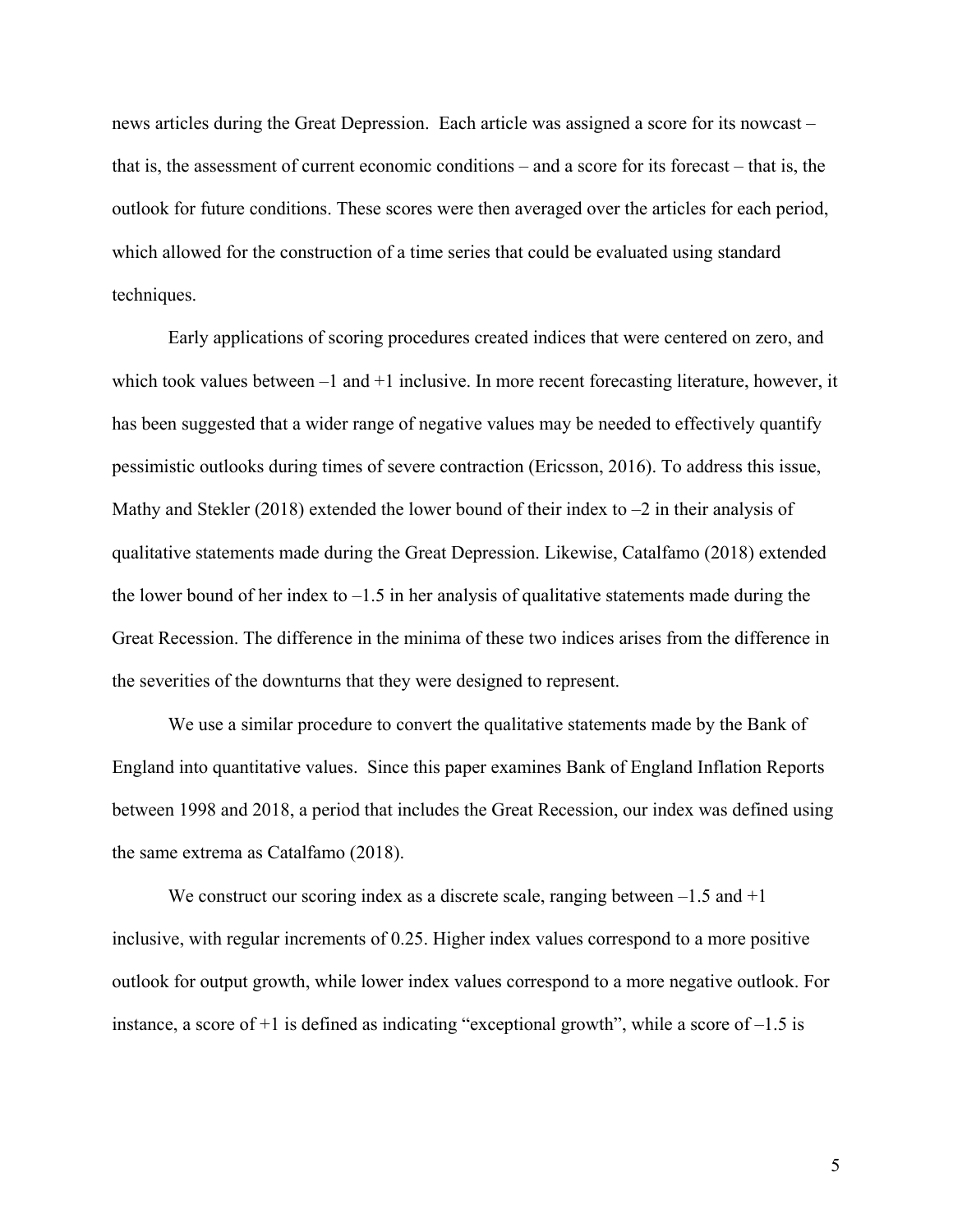defined as indicating a "trough." <sup>[6](#page-7-0)</sup> In order to apply this index to the selected text in a consistent manner, we follow Stekler and Symington (2016) and identify key words and phrases that corresponded to each index value.

#### 2.1 In-Sample Scoring

 $\overline{a}$ 

For the ten year period 2005-2014 we identified recurring expressions in the Overview section of the Inflation Report that were used to describe the outlook for output growth in order to properly characterize the specific language used by the Bank of England to communicate its assessment of economic conditions. Table 1 presents the scoring index and an abbreviated example set of the key words and phrases. The Appendix provides a complete table of the recurring expressions and their corresponding index values.

To illustrate the recurring expression identification procedure, consider the first Inflation Report in our dataset, published in February of 2005. In describing the current state of the UK economy, the Bank of England noted that "the pace of expansion has slackened", but that "output growth was around trend" and "manufacturing output returned to modest growth". In these statements, the key words and phrases identified for the index were "slackened" (+0.25), "around trend"  $(+0.5)$ , and "modest growth"  $(+0.5)$ . Providing an outlook moving into the future, the Bank predicted that "four-quarter GDP growth remains robust and close to trend" with "solid growth in investment and public consumption", but that "household spending grows at a slightly weaker pace". In these statements, the key words and phrases identified for the index were "robust"  $(+0.5)$ , "close to trend"  $(+0.5)$ , "solid growth"  $(+0.5)$ , and "slightly weaker"  $(+0.25)$ .

<span id="page-7-0"></span><sup>6</sup> Note that no Reports were scored as 0, which would convey a neutral Report.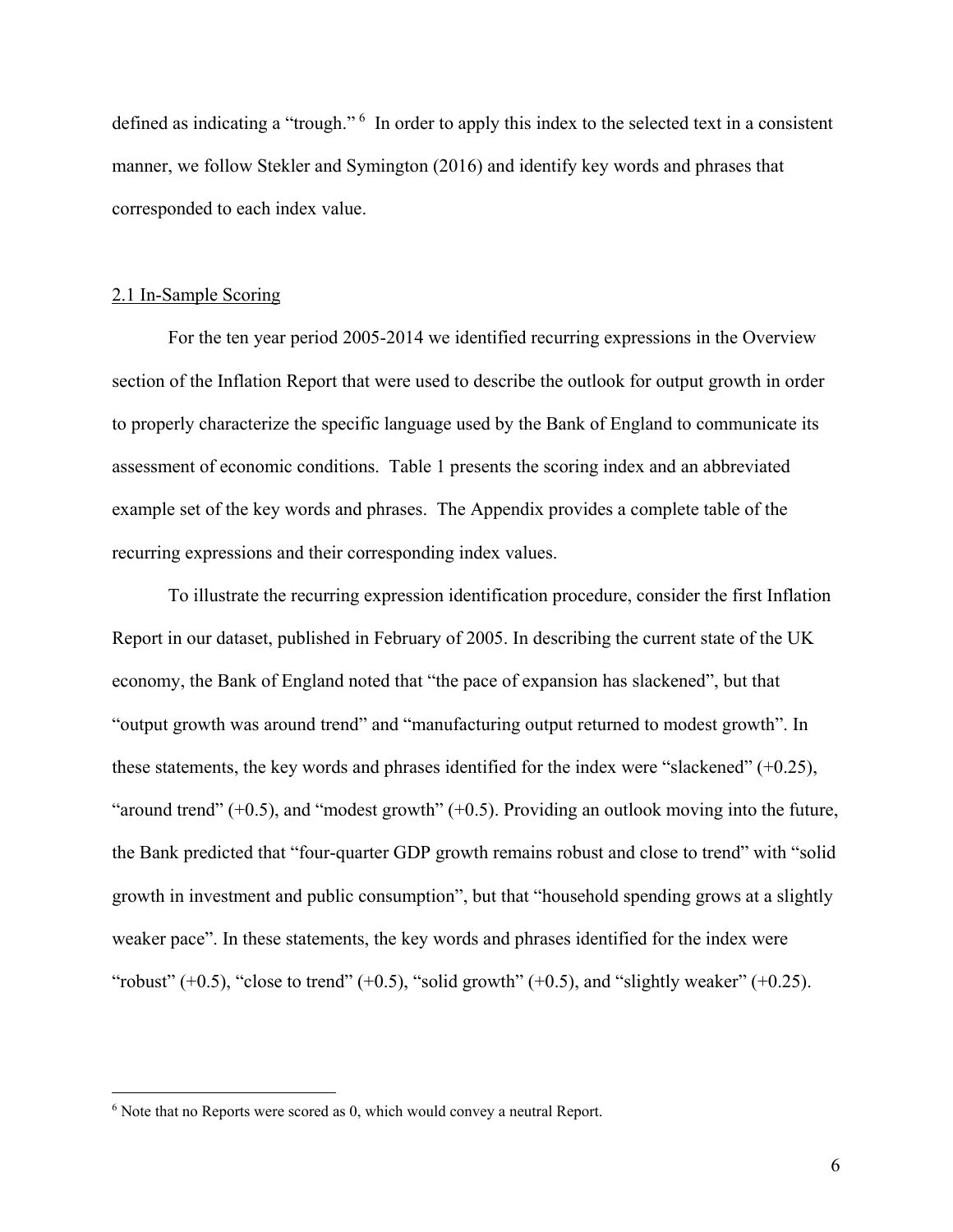Each Report was analyzed individually to convert the qualitative assessments into numerical values using our scoring procedure.

#### 2.2 Out-of-Sample Scoring

To produce the scores for the Reports from 1998-2004 and 2015-2018, we used a fully automatic approach to collect the counts of the number of distinct expressions of the pre-selected terms for each score category in each Inflation Report. We allow for the impact of the number of terms for different score categories to be different by producing regression weights based on the in-sample scores.<sup>[7](#page-8-0)</sup> For the period 2005-2014, we regress the overall manual score  $(S_t)$  that was assigned to each Report on counts of each category weighted by their expression scores as follows:

$$
S_t = \beta_0 + \beta_1 * 1 * (count_{1t}) + \beta_2 * 0.75 * (count_{0.75t})
$$
  
+ ... +  $\beta_{10} * (-1.5) * (count_{-1.5t}) + e_t$ 

We then produced the out-of-sample scores by taking the automatically collected counts of the different expressions and the estimated regression weights based on the in-sample analysis.

#### **3. Data**

 $\overline{a}$ 

To construct our time series of scores of the text, we apply the scoring methodology to the text of the Overview section (or Monetary Policy Summary section from August of 2015) of the Inflation Reports released by the Bank of England from 199[8](#page-8-1)-2018.  $8$  By aggregating these

<span id="page-8-0"></span><sup>&</sup>lt;sup>7</sup> For example, a small number of negative words might bring the score of an entire report down substantially. By using counts, we focus on the presence and frequency of these words. An alternative, often used in sentiment analysis to control for variations in length of text, is to look at share of words, but we used raw counts here.

<span id="page-8-1"></span><sup>8</sup> The Inflation Reports are available from:<https://www.bankofengland.co.uk/inflation-report/inflation-reports> . We start in 1998 because this is the first full year of available quantitative output growth forecasts in the inflation report.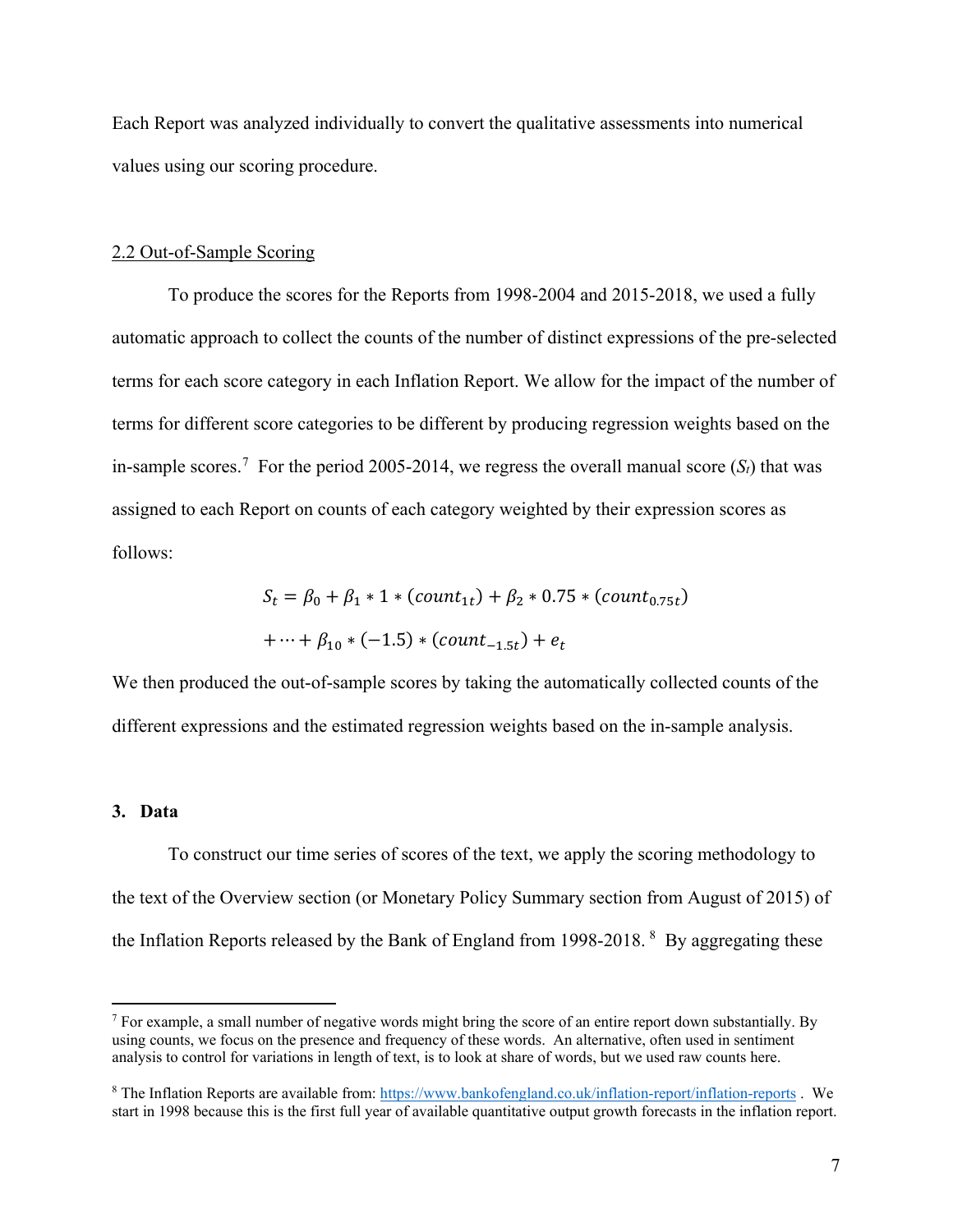scores, we construct a time series to represent the evaluation by the Bank of the near term UK economic conditions as conveyed in the text. The in-sample series is displayed as the solid line in Figure 1 and the out-of-sample series is the dashed line. Notably, the series never reaches a value of +1 at any point over this period, as no Report published between 1998 and 2018 was judged to contain an assessment of "exceptional growth." Neither does the series ever take a value of precisely 0, as no Report published over the period of interest was associated with a completely neutral outlook.

To assess how well the text conveys the current economic conditions, we compare our text scores to real GDP growth data. In our analysis we are careful to use real-time data. Recent literature has pointed out that forecasters should not be expected to incorporate unavailable information into their predictions, and therefore that "evaluations of forecasts should usually focus on early releases of the data" (Croushore, 2011). Taking this argument into consideration, we construct the benchmark series for our evaluation using the first release of data on the level of output in the United Kingdom. Obtained from the Bank of England through September of 2016 and then from the ONS, this data set contains observations at a quarterly frequency, and includes the contemporaneously available estimates for each observation published on a monthly basis.<sup>[9](#page-9-0)</sup> Although the original data points were expressed as levels, in terms of British pounds, they were converted to year-over-year growth rates for the purposes of this analysis. In effect, the final benchmark series consists of the first available estimates of year-over-year output growth published for each quarter in the data set.

<span id="page-9-0"></span><sup>9</sup> Real-time data available from: [https://www.bankofengland.co.uk/statistics/gdp-real-time-database,](https://www.bankofengland.co.uk/statistics/gdp-real-time-database%20through%20November%202016) through September of 2016, and then for October of 2016 through January of 2019 from [https://www.ons.gov.uk/economy/grossdomesticproductgdp/datasets/realtimedatabaseforukgdpabmi.](https://www.ons.gov.uk/economy/grossdomesticproductgdp/datasets/realtimedatabaseforukgdpabmi)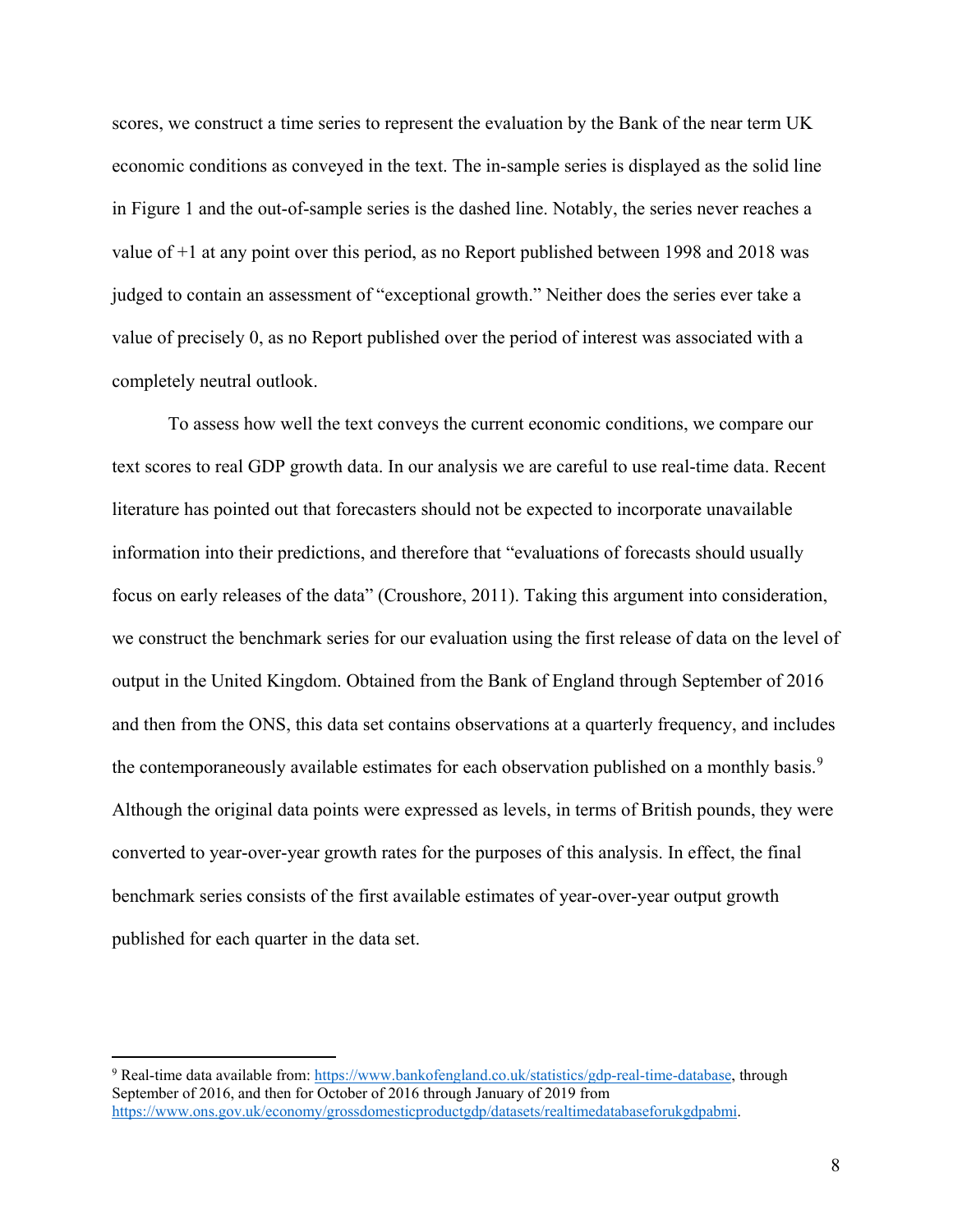We also compare our text score series with the quantitative nowcasts and one-quarterahead forecasts that are also reported in the Inflation Report. In terms of quantitative projections by the Bank of England, there are two sets of predictions. One is conditioned on market interest rate expectations and the other on a constant interest rate equivalent to the current Bank Rate.<sup>[10](#page-10-0)</sup> According to Groen et al. (2009), the Bank now emphasizes the forecasts conditioned on the market path. The analysis here focuses on the median forecasts conditioned on market-implied interest rates for the publication quarter (nowcasts) and the one-quarter-ahead forecasts.

The evaluation procedure presented in the next section describes how we investigate the relationship between these time series.

#### **4. Evaluation Procedure**

The evaluation of the qualitative assessments made by the Bank of England takes place in two parts. In the first, we focus on correlations and graphical comparisons. In the second, we use efficiency regressions to test if the text provides information that could improve the Bank of England's quantitative nowcasts and/or one-quarter-ahead forecasts. Throughout our evaluation, we consider four different sample periods: the full sample (1998-2018), the 2005-2014 in-sample period, the 1998-2004 pre-sample period, and the 2015-2018 post-sample period.

#### 4.1 Correlation and Graphical Analysis

 $\overline{a}$ 

Recent literature has proposed the use of correlation coefficients as a means of comparing projections derived through textual analysis procedures to the corresponding actual values (Catalfamo, 2018; Mathy & Stekler, 2018). We follow this literature and use the correlation,  $r$ :

<span id="page-10-0"></span><sup>&</sup>lt;sup>10</sup> Faust and Wright (2008) explore the impact of conditioning on a constant interest rate and argue that conditional forecasts are more difficult to evaluate.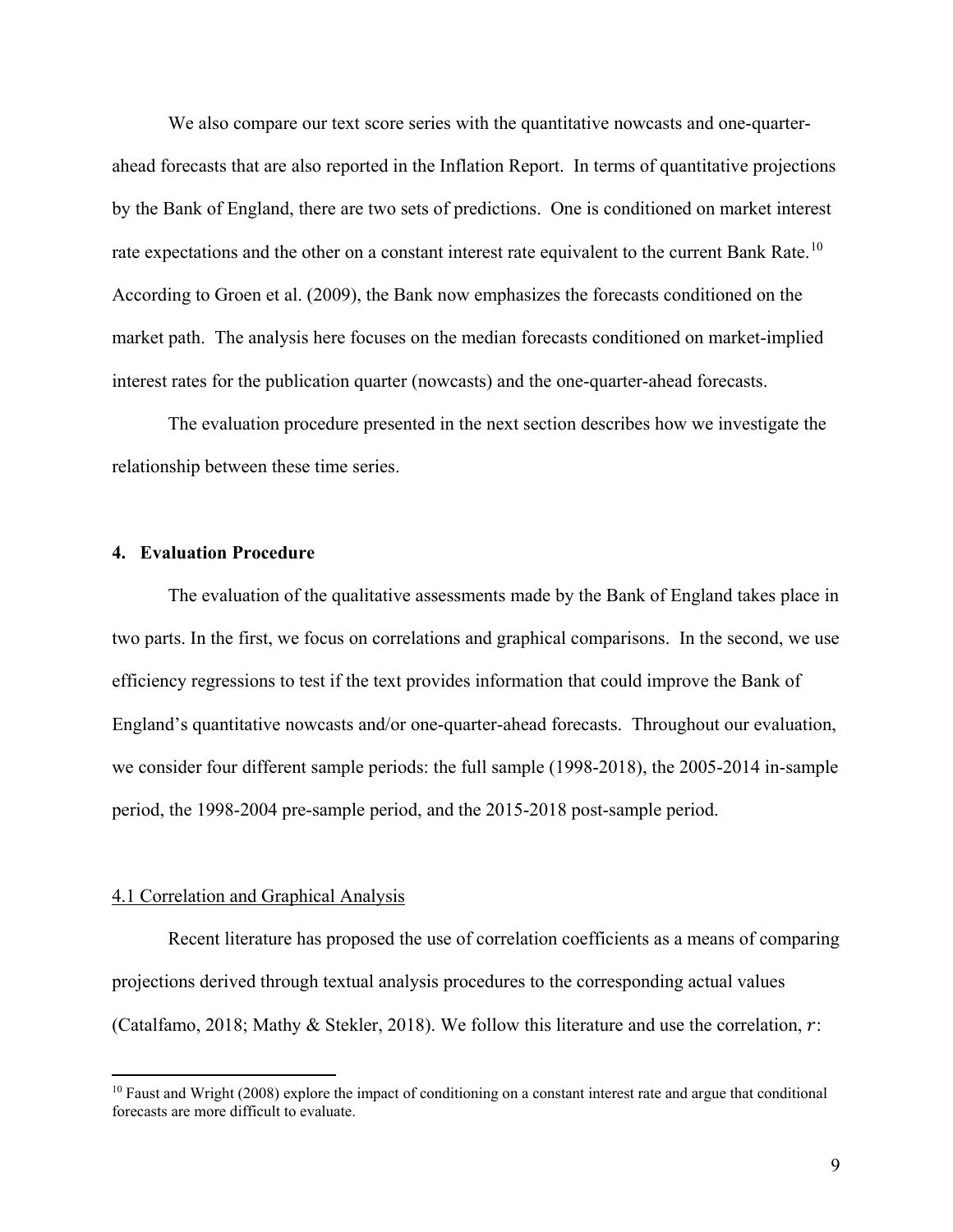$$
r = \frac{\Sigma(\widehat{Y_{t,k}} - \overline{\hat{Y}})(X_{t+k} - \overline{X})}{\sqrt{\Sigma(\widehat{Y_{t,k}} - \overline{\hat{Y}})^2} \sqrt{\Sigma(X_{t+k} - \overline{X})^2}}
$$

where  $\widehat{Y}_{t,k}$  is the score associated with the qualitative assessment made at time t for k periods ahead,  $\hat{Y}$  is the mean of the set of scores,  $X_{t+k}$  is the actual output growth value at time  $t + k$ , and  $\bar{X}$  is the mean of the set of actual values. We also estimate correlations between the text scores and the near term quantitative projections also included in the Inflation Report.

A high correlation between the text scores and real GDP growth indicates that there is a strong positive association. In practice, this means that directional changes in the benchmark output growth series are mirrored by directional changes in the series that is being evaluated. Intuitively, such a result implies that the qualitative assessments in question accurately represent the true state of the economy. On the other hand, a low coefficient indicates that movements in the benchmark series do not align with movements in the series being evaluated. Naturally, this leads to the opposite conclusion that the corresponding assessments poorly reflect the true state of the economy.

In our graphical analysis we focus on three key events: the US downturn in 2001, the Great Recession, and the economy after the referendum on Brexit. Most of our discussion will focus specifically on the performance of the scores around the start and end dates of the Great Recession in the UK. This allows for a determination of whether or not the Bank of England foresaw the onset of the contraction ahead of time, and whether or not it recognized the downturn quickly once it had begun. Although for the overall evaluation of the qualitative nowcasts and forecasts we used real-time output growth data, here the analysis occurs using the official business cycle peak and trough dates as determined ex post. This is standard practice in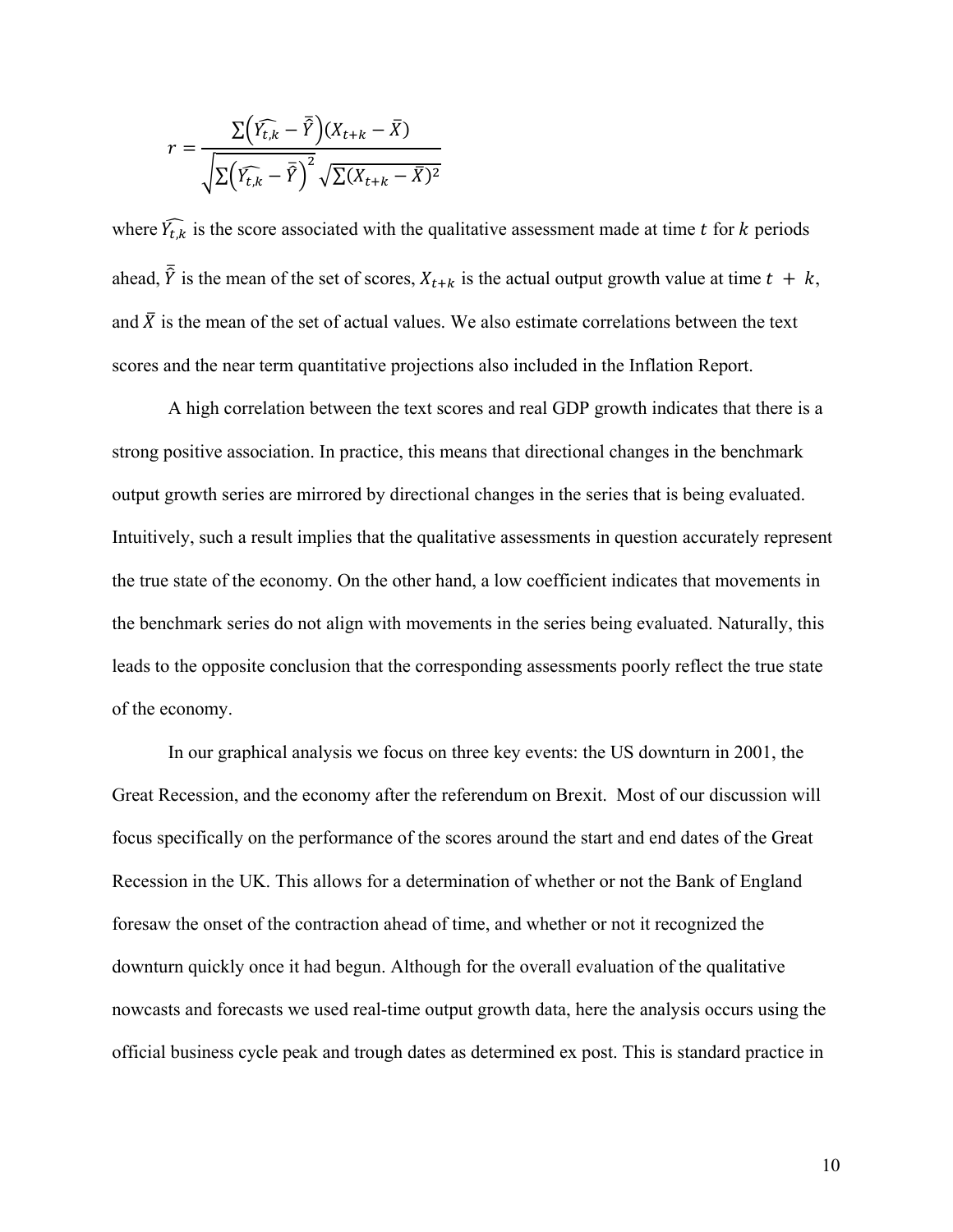turning point evaluation, as the important question is whether or not a forecaster predicted the onset of a recession, regardless of data revisions and other confounding factors.

#### 4.2 Comparing Qualitative Predictions and Quantitative Predictions

One interesting feature of the Bank of England Inflation Reports is that they include both qualitative assessments and quantitative projections. This leads to two closely related questions – that is, whether or not the information contents of the two sets of predictions differ, and whether or not one set of predictions can be improved by incorporating information from the other set. To investigate these issues we test the quantitative forecasts for efficiency, i.e. whether or not the projections take into account all of the information available at the time that they are published. In particular, the evaluation presented in the next section focuses on whether or not the quantitative output growth projections produced by the Bank of England are efficient with respect to the corresponding qualitative output growth assessments.

Clearly, the text of each Inflation Report contains a set of information regarding the current and future paths of output growth in the form of qualitative assessments. It is assumed that this information set is effectively captured through the textual analysis scoring procedure applied in this paper. Since the quantitative projections made by the Bank of England are published alongside the Inflation Report, they should theoretically contain all of the information represented by the qualitative assessments, as this information was available ex ante. If the quantitative projections are to be called efficient, there should therefore be no value in incorporating any additional information conveyed in the qualitative assessments. This hypothesis can be tested by estimating the general model proposed by Faust and Wright (2013), which is specified here as such:

11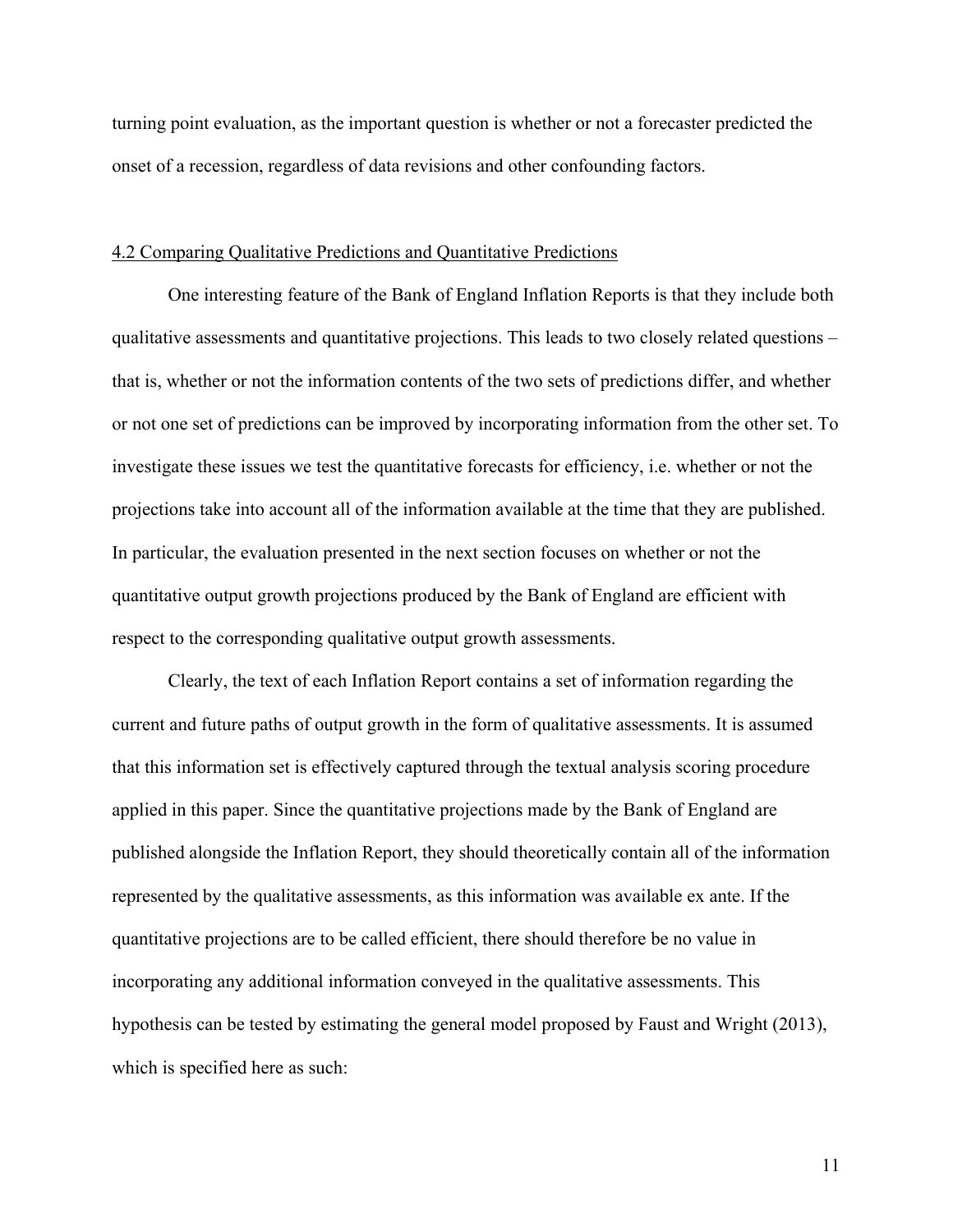$$
X_{t+k} - \widehat{X_{t,k}} = \alpha + \beta \widehat{Y_{t,k}} + \varepsilon_{t+k},
$$

where the variables are defined in the same way as above with  $(X_{t+k} - \widehat{X_{t,k}})$  representing the forecast (or nowcast) error of the quantitative forecasts (or quantitative nowcasts) and  $Y_{t,k}$  being the score of the qualitative analysis from the text. This is similar to the efficiency regression specified by Hollrah et al. (2017) in their analysis of tonality in the text of the Federal Reserve Greenbook. By regressing the quantitative forecast errors on the scores associated with the qualitative assessments, it is possible to determine whether or not the errors could be reduced by taking into account said assessments. If the null hypothesis that the coefficient  $\beta$  is equivalent to zero is rejected, there is some value in incorporating information from the qualitative assessments, and the quantitative projections are therefore inefficient.

#### **5. Results**

#### 5.1 Correlations

The correlations between the text score and the benchmark output growth series (as well the correlations between the text score and the quantitative nowcasts and forecasts) are shown in Table 2. The full sample correlation between the text scores and output growth in the publication quarter  $t$  is 0.84, which indicates that the former series is highly positively correlated with the latter. The text scores exhibit nearly as strong a relationship with output growth one-quarterahead  $(t + 1)$ , as the two series have a correlation of 0.81. These correlations are notably stronger than those in similar text studies in other contexts such as Mathy and Stekler (2018) and Catalfamo (2018). Thus, on the whole, the outlooks published by the Bank accurately reflected the near term conditions of the United Kingdom economy over the period 1998 to 2018.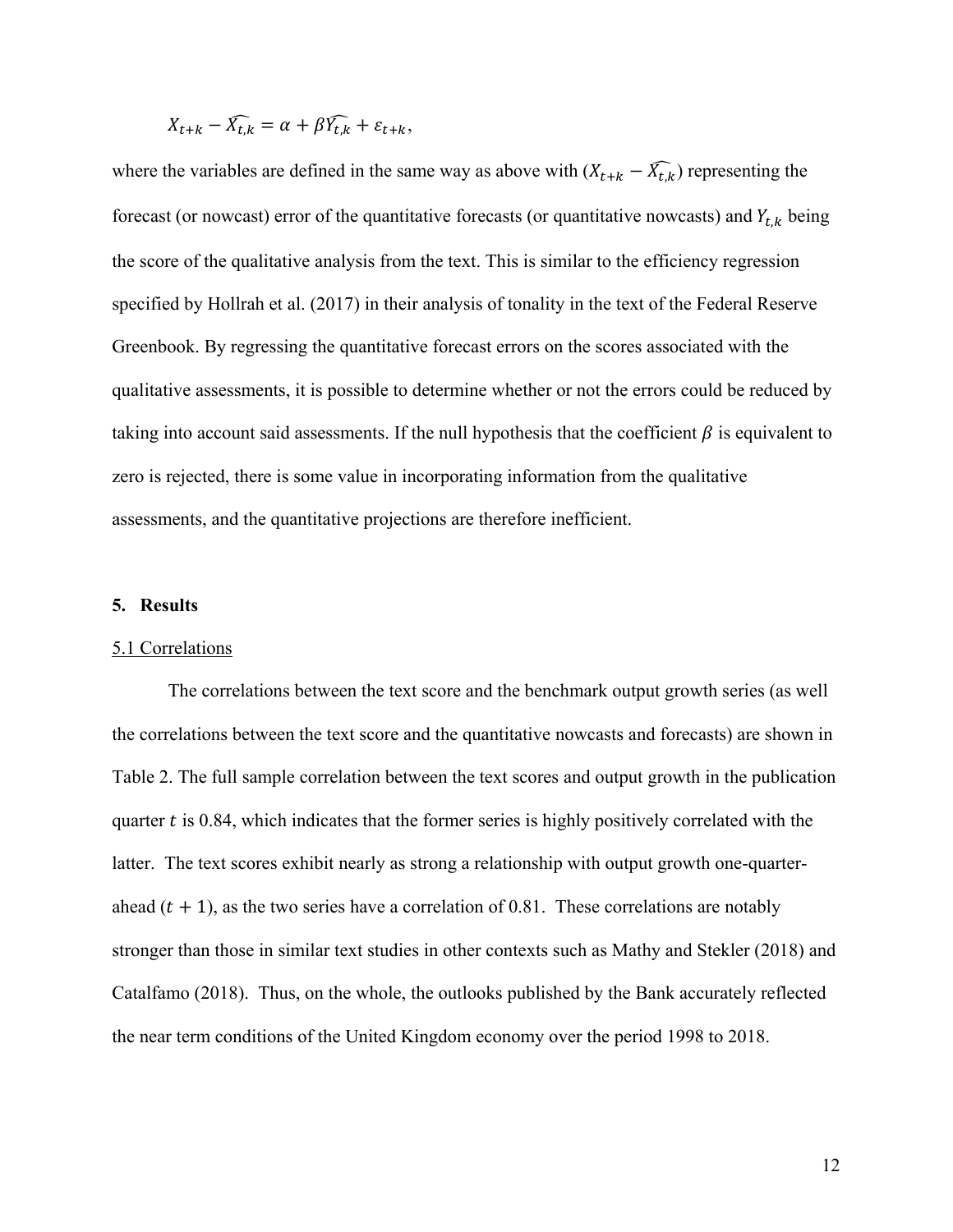As we would expect, the in-sample correlation between the text scores and output growth in the publication quarter  $t$  is even higher at 0.94. The out-of-sample correlations are lower, although they are still relatively strong.<sup>[11](#page-14-0)</sup> One interesting pattern is that, overall, the in-sample and the full sample text scores are slightly more correlated with current quarter real GDP growth as compared to next quarter. But the pattern reverses out-of-sample: both pre-sample and postsample text scores are more highly correlated with next quarter's real GDP growth than current quarter growth. In any case the words selected in-sample appear to have relevance both presample and post-sample as well.

In terms of the correlations between the text score and the quantitative nowcasts and forecasts, it is notable that overall the text score is highly related to both. In general the text score is slightly more tightly related to the one-quarter-ahead quantitative forecasts in the same Report rather than the current quarter nowcasts (in-sample it is slightly the other direction). It is also interesting that the post-sample is more tightly related to the forecasts than the pre-sample, whereas the opposite was true when comparing to realized data. Overall, however, it appears that the text is consistent with the quantitative forecasts.

#### 5.2 Graphical Analysis

 $\overline{a}$ 

Figure 2 presents the text score over time along with real GDP growth in the publication quarter  $t$ . Although they are on different scales, it is clear that they follow a similar pattern overall, as was reflected in the high correlations discussed above. Three key time periods are interesting to explore in the graphical analysis: the 2001 period around the recession and 9/11

<span id="page-14-0"></span><sup>&</sup>lt;sup>11</sup> The correlation is lowest for the post-sample period, which may be due to the change in the Inflation Report format.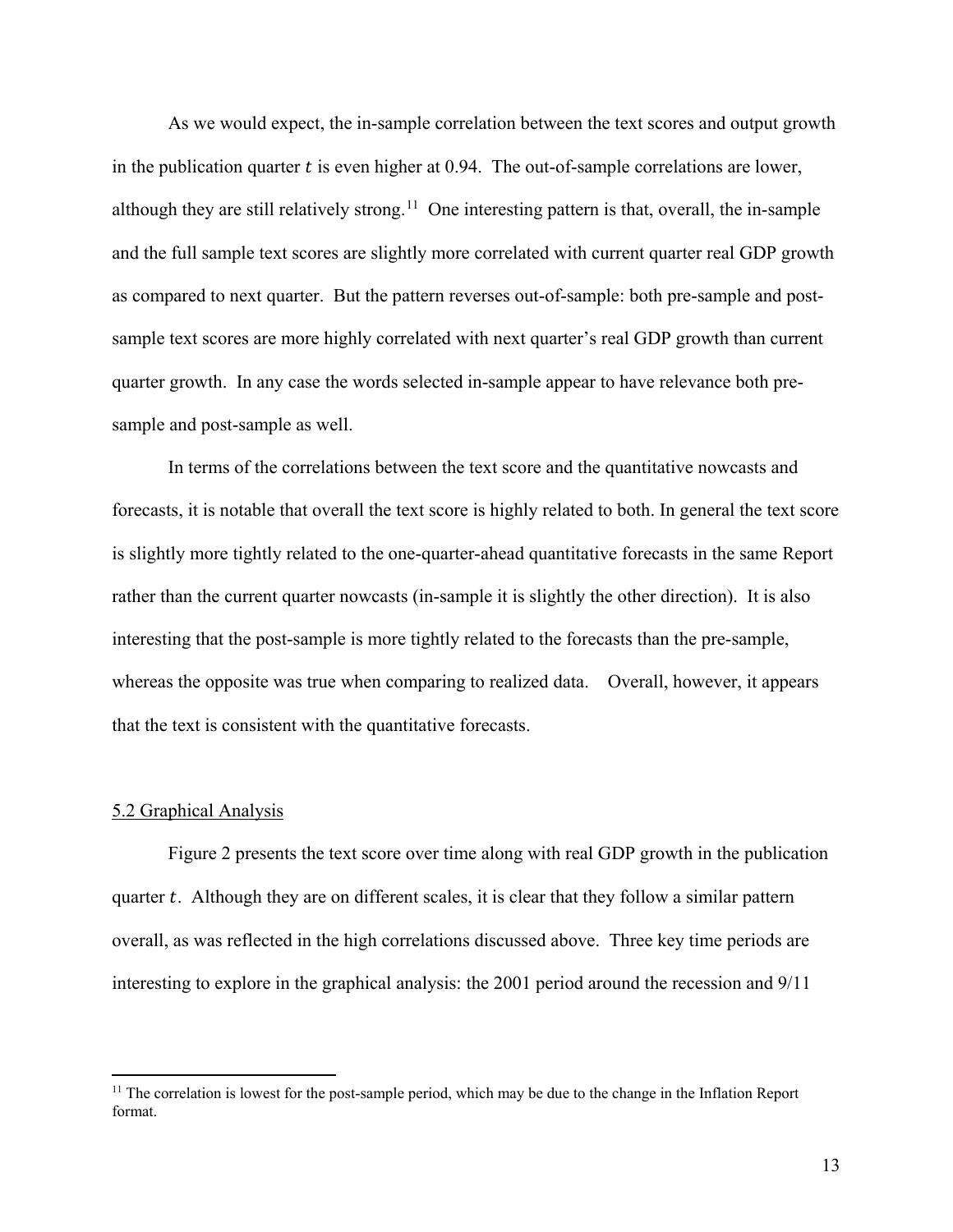terrorist attacks in the US, the Great Recession of 2008-2009, and the period after the Brexit referendum in June of  $2016$ <sup>[12](#page-15-0)</sup>

Both the 2001 and the post-Brexit referendum periods appear in Figure 2 as deviations between the text score series and the real GDP growth series, but part of this has to do with scaling. For reference, it is interesting to note that a below zero output growth rate is consistent with a score of -3/4, which can be seen accurately reflected in the second quarter of 2012 when there was a period of weakness in the UK. In 2001 as the US went into recession there was concern reflected in the text that the UK faced downside risks, but the quantitative nowcasts and forecasts shown in Figures 3 and 4 show that the Bank of England had an accurate expectation of the likely outcome for the UK. For the period since the Brexit referendum (2016Q2 to the end of the sample) we can again see that the quantitative nowcasts and forecasts have been consistent with output growth outcomes. Here, the text scores have not yet signaled a recession, but rather a range between slower growth deterioration, which is consistent with the realizations to date. Capturing both of these events in the text out-of-sample also provides verification that the words that were selected from the 2005-2014 period had relevance for these other periods as well.

To evaluate the performance of the Bank of England in regard to turning points, we focus on the Great Recession period from 2008Q2-2009Q3. There was already a notable decline in the text score in the first quarter of 2008. In the Inflation Report for this quarter, the Bank noted a "slowdown concentrated in the financial and retail sectors." They expected "output growth to slow markedly," and they also noted that "the risks to growth are weighted to the downside." Correspondingly, the series decreased sharply, from +0.75 to +0.25. This indicates that the Bank successfully recognized underlying weakness in the economy prior to the onset of the Great

<span id="page-15-0"></span><sup>&</sup>lt;sup>12</sup> We thank the anonymous referee who suggested that we extend our analysis back to the earlier sample to investigate the 2001 period.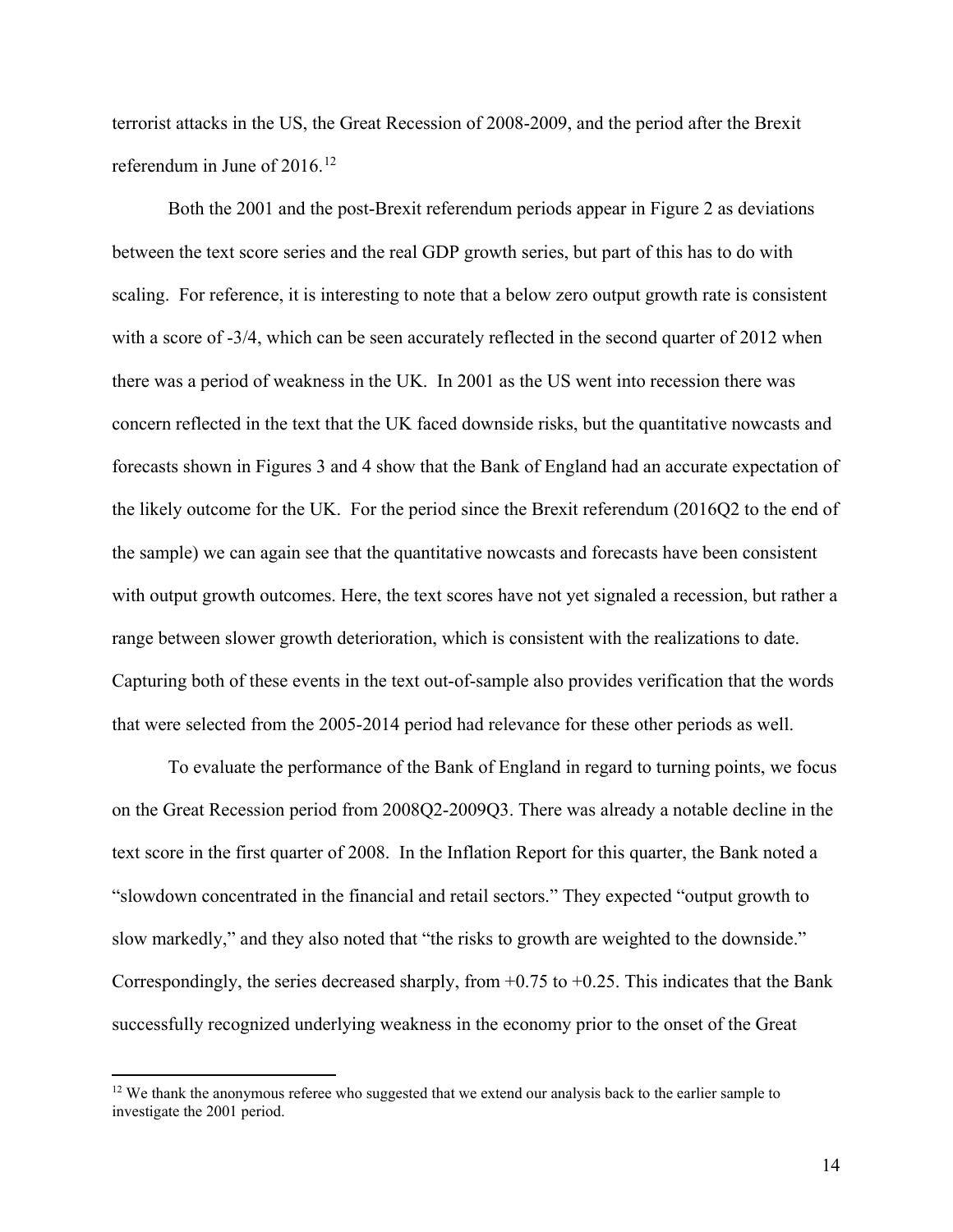Recession. The current outlook worsened even further in the third quarter of 2008, as the Bank recognized that "growth eased" and "residential and business investment prospects deteriorated". As such, the series decreased once again, from  $+0.25$  to  $-0.25$ .

Despite these early drops in the text scores series, it does not appear that the Bank of England succeeded in recognizing the onset of the Great Recession as it occurred. Only scores of –0.75 or lower are defined to be consistent with recession conditions, so the score first signals a recession in the final quarter of 2008, midway through the contraction. Only then did the text of the Inflation Report acknowledge that "the economy probably entered a recession in the second half of 2008," and that "output is likely to contract further." In terms of identifying the end of the recession, however, the text of the Inflation Report did well, with the text score series reaching its trough one-quarter-ahead of the trough of the real-time output growth series.

Comparing the text scores to the associated quantitative nowcasts and forecasts in Figures 3 and 4 respectively, neither the text nor the quantitative forecasts identified recession conditions until the final quarter of 2008, and the text identified the trough more quickly. Both the qualitative and the quantitative evaluations of the economic conditions signaled some concern as early as the first quarter of 2008, but the drop in the text score may have been particularly informative of deteriorating conditions.

#### 5.3 Efficiency Regressions

In order to compare the information contents of the quantitative projections and the qualitative assessments discussed above, we regressed the quantitative nowcast errors on the corresponding text scores (Table 3), and the quantitative one-quarter-ahead forecast errors on the text scores from the same Report as the forecasts (Table 4) as an extended version of a Mincer

15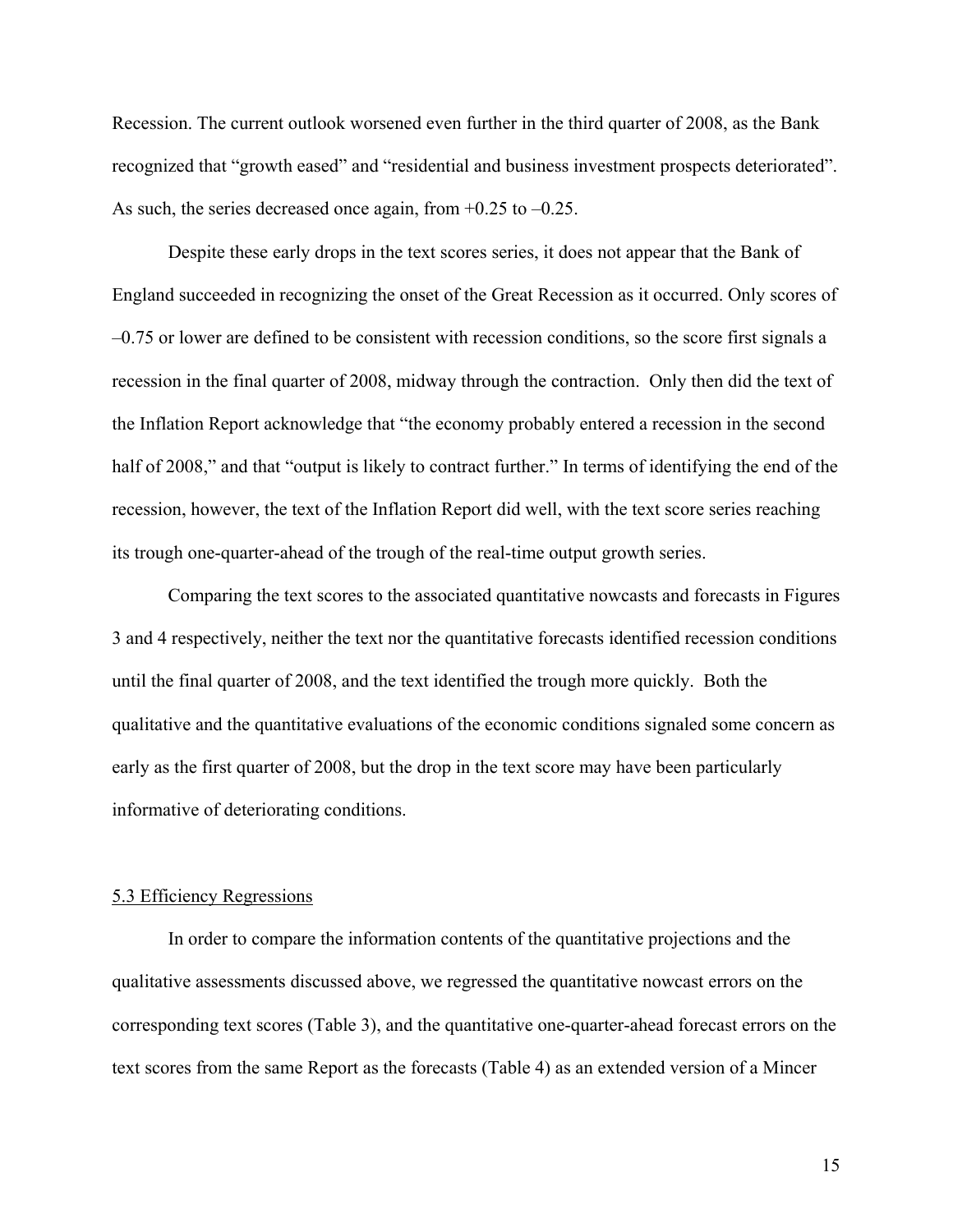and Zarnowitz (1969) regression. If the quantitative forecasts (or nowcasts) contain all of the relevant information included in the text, then the quantitative forecast errors should not be predictable by the text scores.

By testing the null hypothesis that the coefficient on the text scores is equal to zero, we can determine whether or not the quantitative predictions could have been improved by incorporating information from the text. In fact we find robust results for all except the presample period that the text scores contain relevant information that could improve both the nowcasts and the forecasts.<sup>[13](#page-17-0)</sup> The strongest results are notably for the recent post-sample period where it appears that the forecast errors for both the current quarter and the one-quarter-ahead quantitative forecasts could have been reduced by including the score of the accompanying text. With forecast errors defined as realized minus predicted, this means that the quantitative forecasts over this period have been overly optimistic (since the constant is also negative for this sample) and that the more negative tone of the text is a more accurate assessment.<sup>[14](#page-17-1)</sup>

Our results are notably different from those of Clements and Reade (2016) who also analyzed the text of the Bank of England Inflation Reports. They used a sentiment index and found little evidence for a relationship between the overall sentiment of current text and forecasts. They did find, however, that more narrow sentiment measures around specific economic conditions could improve point forecasts. Combining our results with theirs suggests that using specific central bank vocabulary helps capture the relevant information in the Inflation Report text.

<span id="page-17-0"></span> $<sup>13</sup>$  The insignificance for the pre-sample period is likely due to the focus of the text on the potential risks coming</sup> from the US downturn in 2001.

<span id="page-17-1"></span><sup>&</sup>lt;sup>14</sup> See Batchelor (2007) for a discussion of bias patterns in macroeconomic forecasts.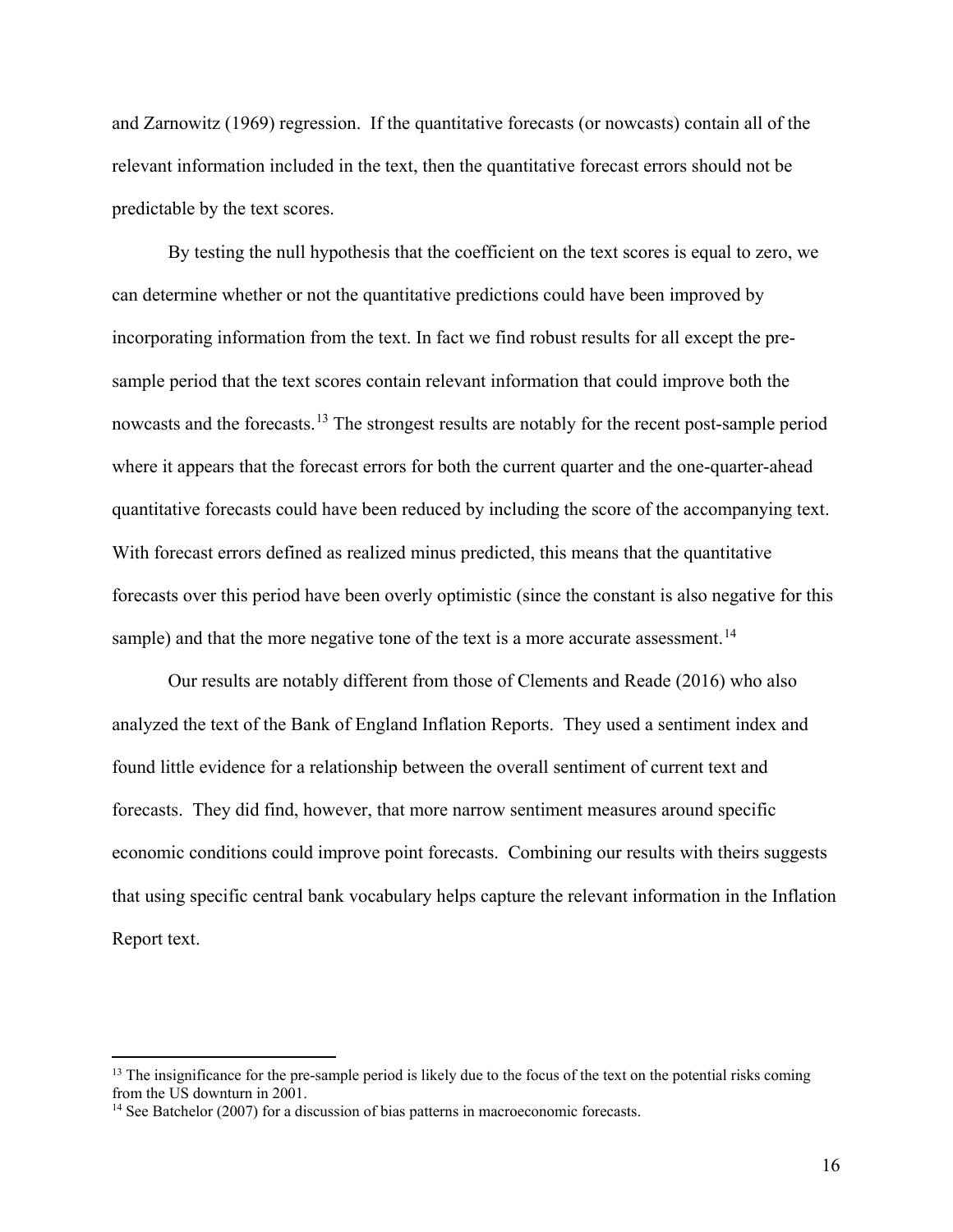One interpretation of these results is that it is valuable to read the qualitative assessments along with the quantitative forecasts provided by Bank to get a fuller picture of current and future economic conditions. It could also be that the loss function under which the qualitative forecasts are produced differs from the loss function under which the quantitative forecasts are produced.

#### **6. Conclusion**

The analysis presented in this paper is valuable from both a methodological standpoint and an empirical standpoint. By adapting and expanding textual analysis techniques established in the recent forecasting literature, we convert text assessments made by the Bank of England into quantitative values both in-sample and out-of-sample periods. We find that the qualitative assessments made by the Bank of England between 1998 and 2018 perform well against an output growth series constructed using real-time data. The in-sample text scores are very highly correlated with output growth in the publication quarter, as well as one-quarter-ahead, and the out-of-sample text scores also remain strongly correlated with realized output growth. This implies that the text assessments published by the Bank of England accurately reflected the near term economic conditions of the United Kingdom economy.

In contrast, the Bank did not succeed at the forecasting of turning points, as it failed to predict the onset of the Great Recession ahead of time in either the text or its quantitative forecasts. Neither the text nor the quantitative forecasts identified recession conditions until the final quarter of 2008, almost midway through the cyclical contraction. Nonetheless, the Bank did recognize underlying weakness in the economy prior to the downturn, as evidenced by drops in the text scores in early 2008. Furthermore, efficiency regressions show that the qualitative assessments contained valuable information not incorporated into the numerical forecasts. Thus

17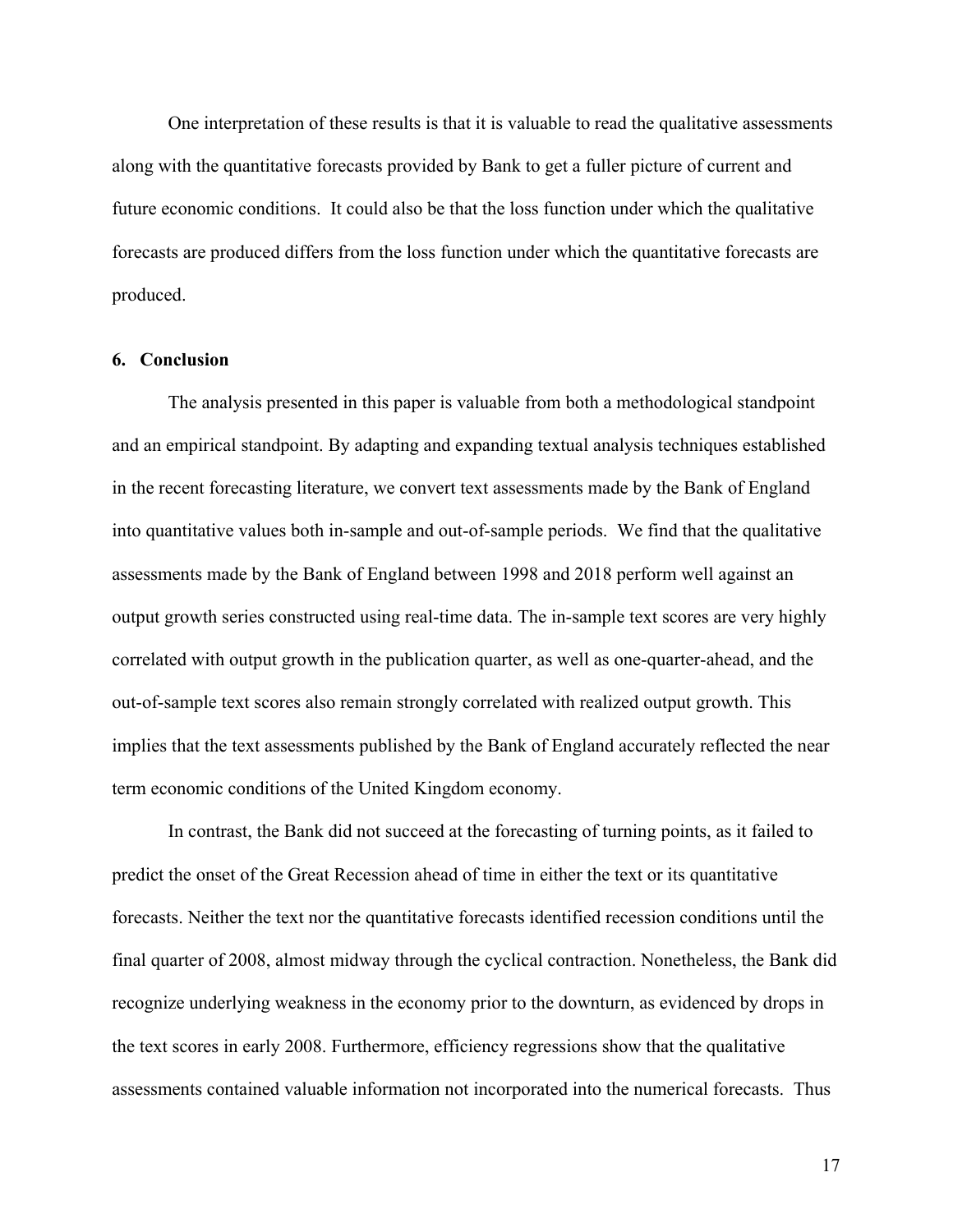reading the text assessments along with the quantitative forecasts in the Bank of England's Inflation Report provides a more accurate picture of current and future output growth in the UK.

The scoring index and the set of recurring expressions identified in the Bank of England's Inflation Report may also provide value for other researchers interested in examining the Reports. A high level of consistency was observed in the word choice and terminology utilized by the Bank, and thus the methodology could be applied to Reports existing outside of the data set evaluated in this paper. Furthermore, the methodology could potentially be applied to quantify assessments of other macroeconomic variables discussed in the Reports.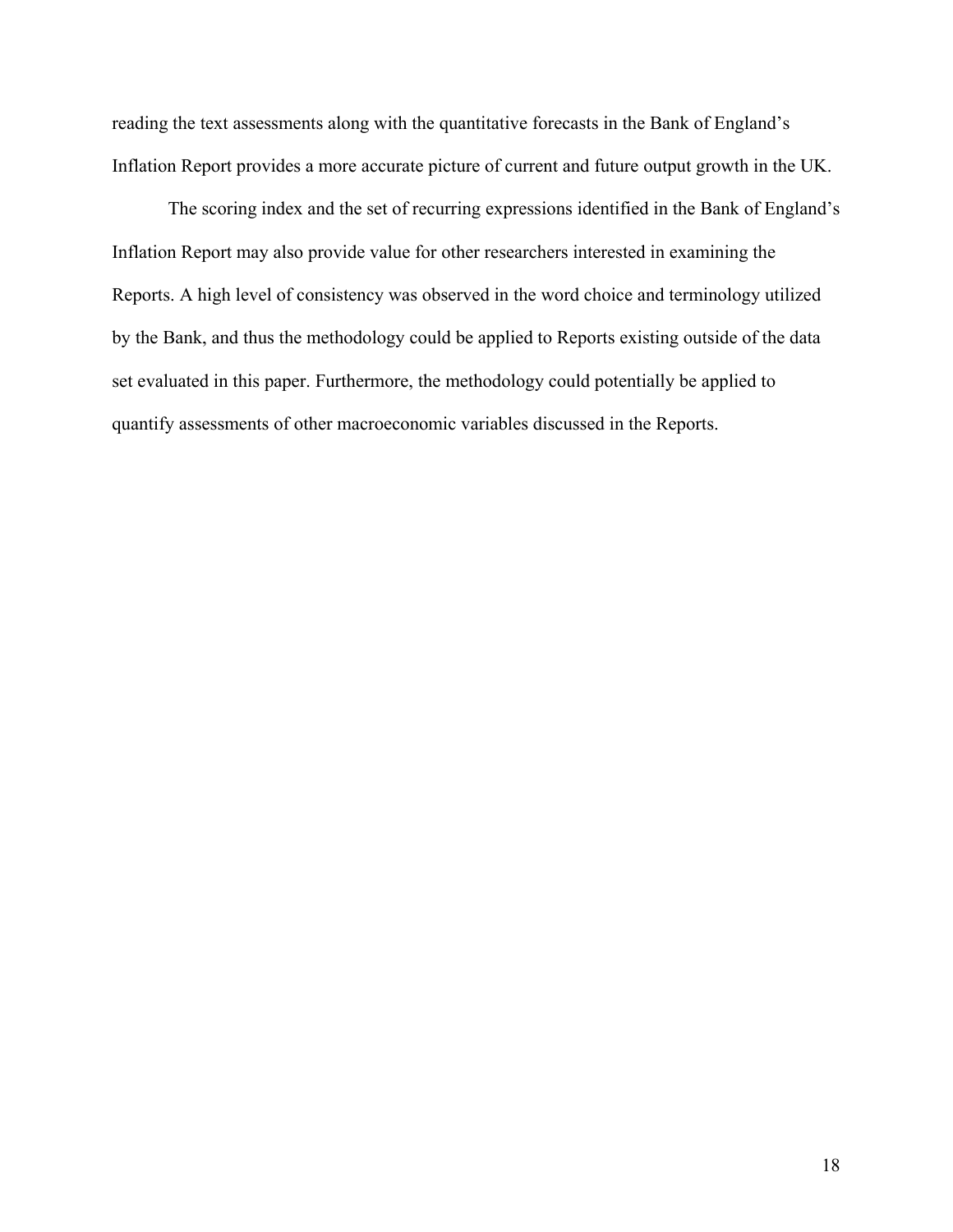#### **References**

- Bank of England Independent Evaluation Office (2015). Evaluating Forecast Performance. November 2015. Available at [https://www.bankofengland.co.uk/independent-evaluation](https://www.bankofengland.co.uk/independent-evaluation-office/forecasting-evaluation-november-2015)[office/forecasting-evaluation-november-2015](https://www.bankofengland.co.uk/independent-evaluation-office/forecasting-evaluation-november-2015)
- Batchelor, R. (2007). Bias in macroeconomic forecasts. *International Journal of Forecasting*, *23*(2), 189-203.
- Catalfamo, E. (2018). French Nowcasts of the US Economy during the Great Recession: A Textual Analysis. Research Program on Forecasting Working Paper No. 2018-001.
- Clements, M. P., & Reade, J. J. (2016). Forecasting and Forecast Narratives: The Bank of England Inflation Reports. ICM-2016-10.
- Clements, M (2004), 'Evaluating the Bank of England density forecasts of inflation', The Economic Journal, Vol. 114 (498), pages 844–66.
- Croushore, D. (2011). Frontiers of Real-Time Data Analysis. *Journal of Economic Literature*, *49*(1), 72-100.
- Ericsson, N. R. (2016). Eliciting GDP forecasts from the FOMC's minutes around the financial crisis*. International Journal of Forecasting*, *32*(2), 571-583.
- Faust, J., & Wright, J. H. (2008). Efficient forecast tests for conditional policy forecasts. *Journal of Econometrics*, *146*(2), 293-303.
- Faust, J., & Wright, J. H. (2013). Forecasting inflation. In *Handbook of Economic Forecasting*, *vol*. *2*. North Holland.
- Goldfarb, R., Stekler, H. O., & David, J. (2005). Methodological issues in forecasting: Insights from the egregious business forecast errors of late 1930. *Journal of Economic Methodology*, *12*(4), 517-542.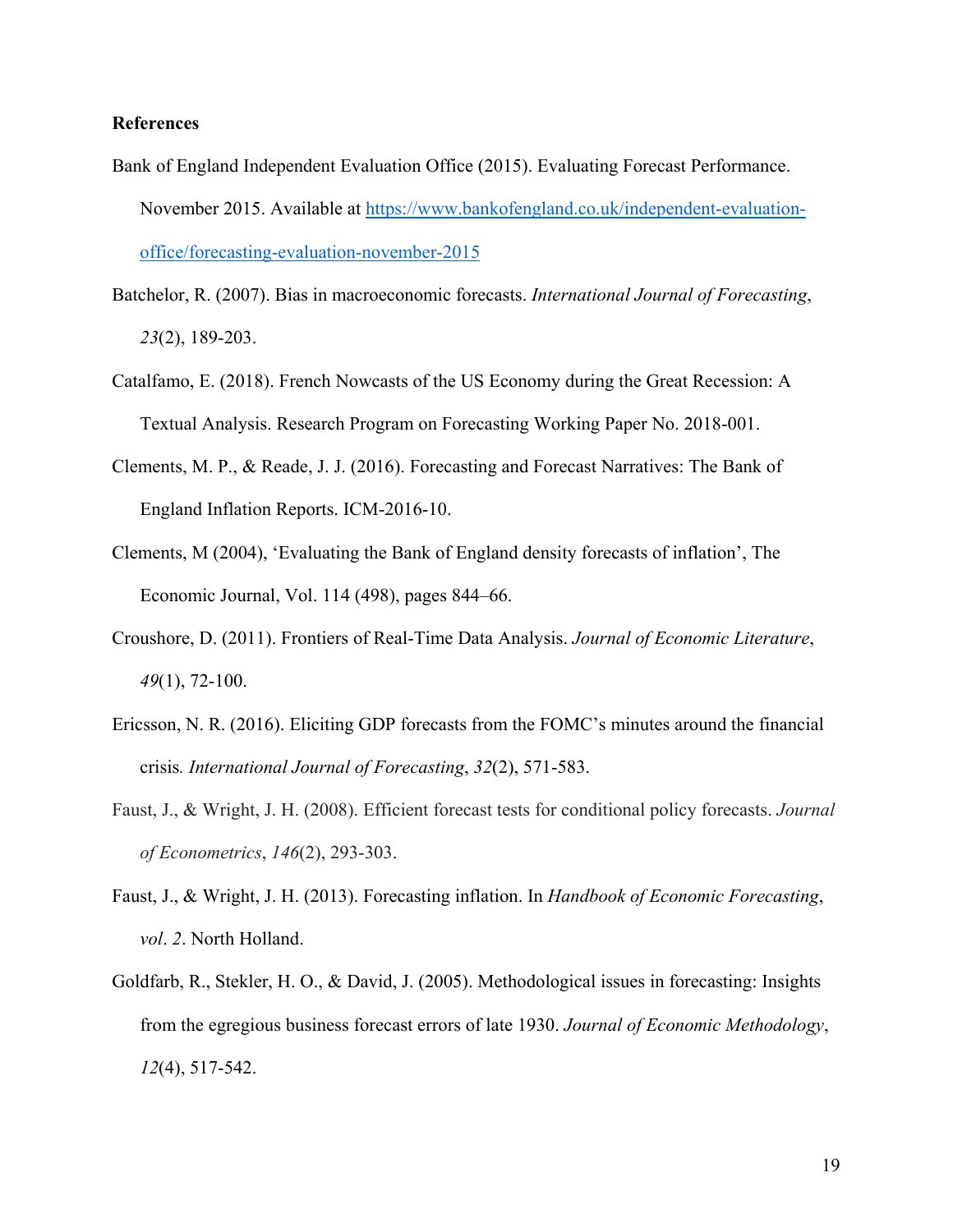- Groen, J. J., Kapetanios, G., & Price, S. (2009). A real time evaluation of Bank of England forecasts of inflation and growth. *International Journal of Forecasting*, *25*(1), 74-80.
- Holden, K., & Peel, D. A. (1990). On testing for unbiasedness and efficiency of forecasts. *The Manchester School*, *58*(2), 120-127.
- Hollrah, C. A., Sharpe, S. A., & Sinha, N. R. (2017). What's the Story? A New Perspective on the Value of Economic Forecasts. Finance and Economics Discussion Series 2017-107, Board of Governors of the Federal Reserve System.
- Lundquist, K., & Stekler, H. O. (2012). Interpreting the forecasting performance of business economists during the Great Recession. *Business Economics*, *47*(2), 148-154.
- Mathy, Gabriel. & Stekler, H. O. (2018) Was the deflation of the depression anticipated? An inference using real-time data. *Journal of Economic Methodology*, 25(2), 117-125.
- Mincer, J. A., & Zarnowitz, V. (1969). The evaluation of economic forecasts. In *Economic forecasts and expectations: Analysis of forecasting behavior and performance* (pp. 3-46). NBER.
- Stekler, H. O., & Symington, H. (2016). Evaluating qualitative forecasts: The FOMC minutes, 2006-2010. *International Journal of Forecasting*, *32*(2), 559-570.
- Wallis, K F (2004), 'An assessment of Bank of England and National Institute inflation forecast uncertainties', National Institute Economic Review, Vol. 189, pages 64–71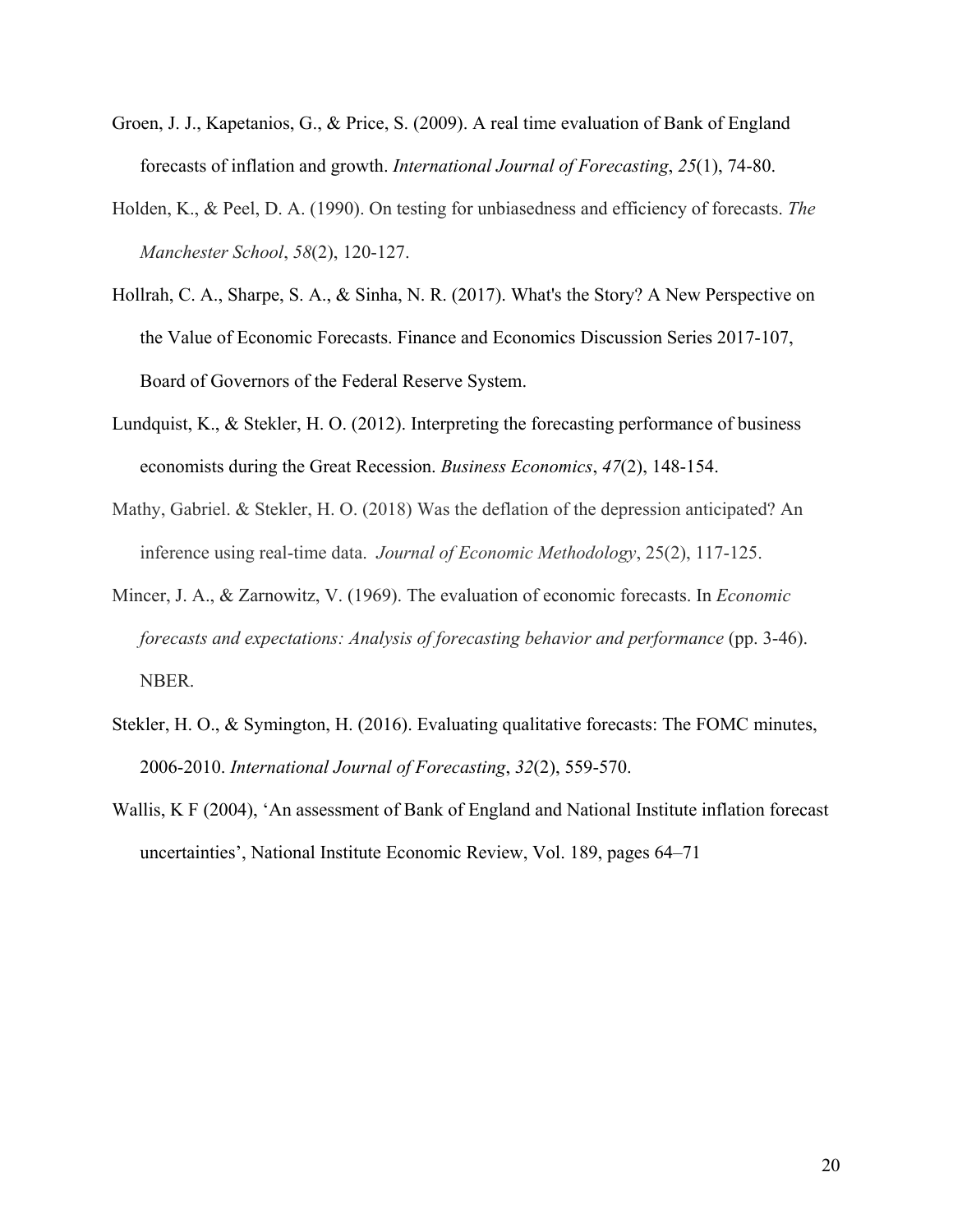| Score           | Assessment                | Examples of Recurring Words and Phrases<br>(Full list in the appendix) |
|-----------------|---------------------------|------------------------------------------------------------------------|
|                 |                           |                                                                        |
| $+1$            | <b>Exceptional Growth</b> | Around its Peak, Markedly Higher, Substantially Higher                 |
| $+ \frac{3}{4}$ | <b>Strong Growth</b>      | Brisk, Buoyant, Rapid, Strong, Upturn                                  |
| $+1/2$          | Normal Growth             | Close to Trend, Firm, Moderate, Modest, Robust, Solid, Steady          |
| $^{+1/4}$       | Slow Growth               | Below Trend, Decelerate, Slow, Soft, Slackened, Subdued                |
| $-1/4$          | Deterioration             | Deteriorated, Fall, Muted, Slow Markedly, Sluggish, Weak               |
| $-1/2$          | Downturn                  | Fall Rapidly, Marked Deterioration, Weakened Sharply                   |
| $- \frac{3}{4}$ | Contraction               | Contracted, Depressed Markedly                                         |
| $-1$            | Recession                 | Contracted Sharply, Recession, Severe Instability                      |
| $-1\frac{1}{4}$ | Deep Recession            | Deep Recession                                                         |
| $-1\frac{1}{2}$ | Trough                    | Sharp and Synchronized Downturn, Trough in Output                      |

**Table 1: Scoring the Text of the Bank of England Inflation Report**





<span id="page-22-0"></span> $\overline{a}$ <sup>15</sup> [https://www.parliament.uk/documents/commons/lib/research/key\\_issues/Key-Issues-Recession-and-recovery.pdf](https://www.parliament.uk/documents/commons/lib/research/key_issues/Key-Issues-Recession-and-recovery.pdf)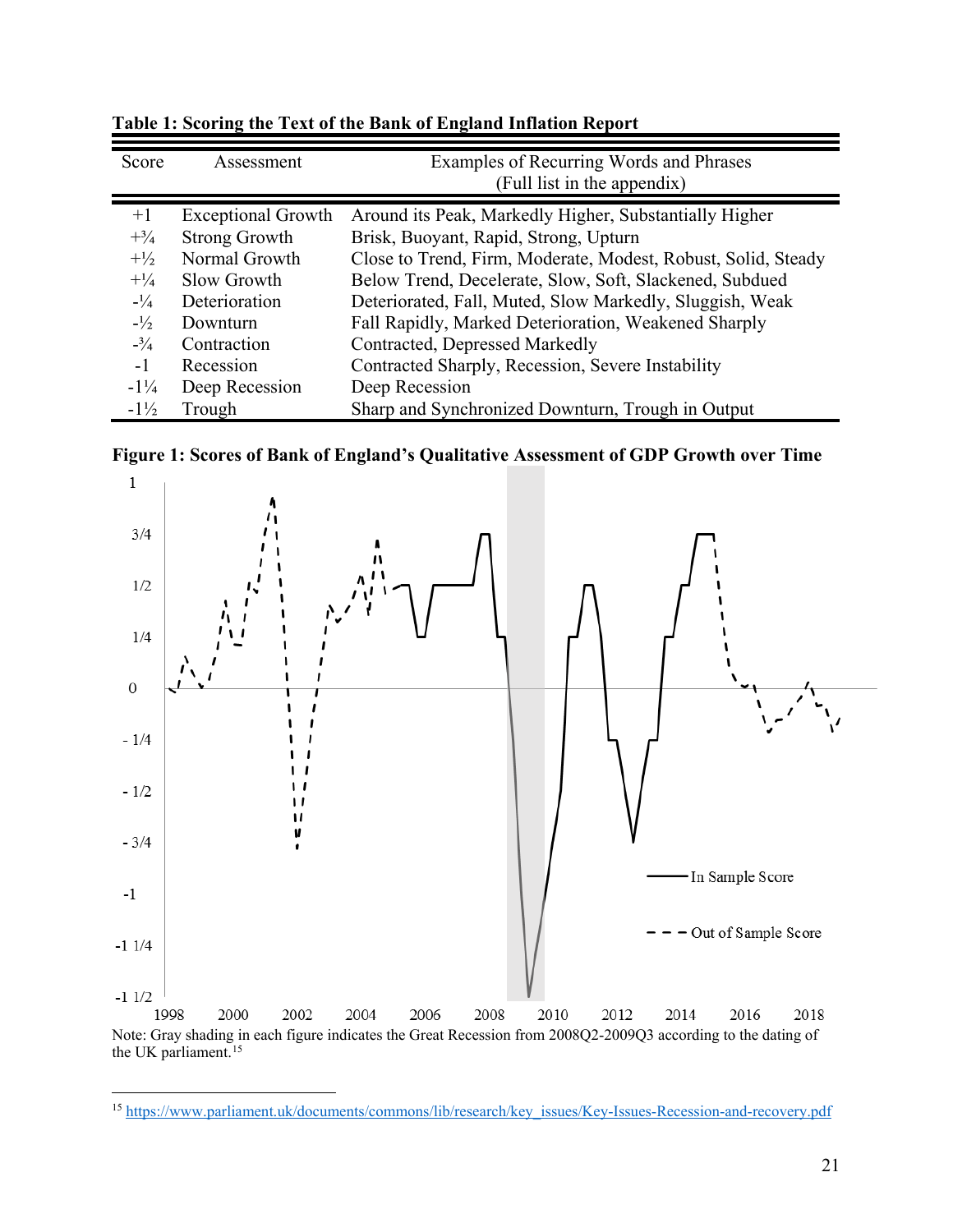|                         |                       |          | <b>Correlation of Text Score with</b> |                |
|-------------------------|-----------------------|----------|---------------------------------------|----------------|
|                         | Real                  | Real GDP | BoE                                   | <b>BoE</b>     |
|                         | <b>GDP</b> Growth     | Growth   | Nowcast                               | Quantitative   |
|                         | current quarter $(t)$ | $t+1$    | current quarter $(t)$                 | Forecast $t+1$ |
| Full sample (1998-2018) | 0.84                  | 0.81     | 0.83                                  | 0.84           |
| In-sample $(2005-2014)$ | 0.94                  | 0.89     | 0.93                                  | 0.92           |
| Pre-sample (1998-2004)  | 0.53                  | 0.59     | 0.48                                  | 0.51           |
| Post-sample (2015-2018) | 0.38                  | 0.48     | 0.65                                  | 0.70           |

**Table 2: Correlations between Text Score and Quantitative Forecast or Realized Data**

**Figure 2: Comparing Text Scores with Real Time Output Growth**

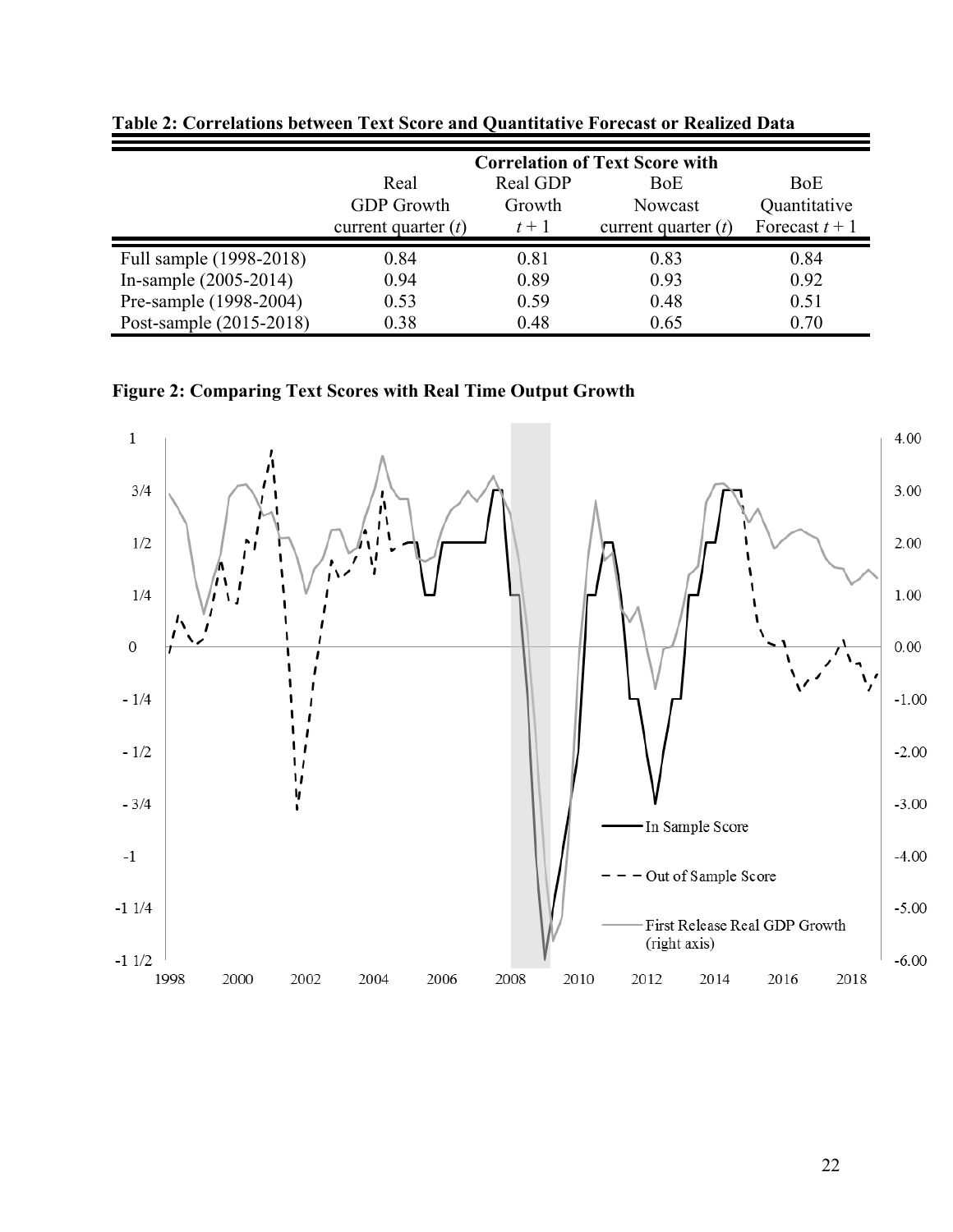

**Figure 3: Comparing Text Scores with Bank of England Nowcasts**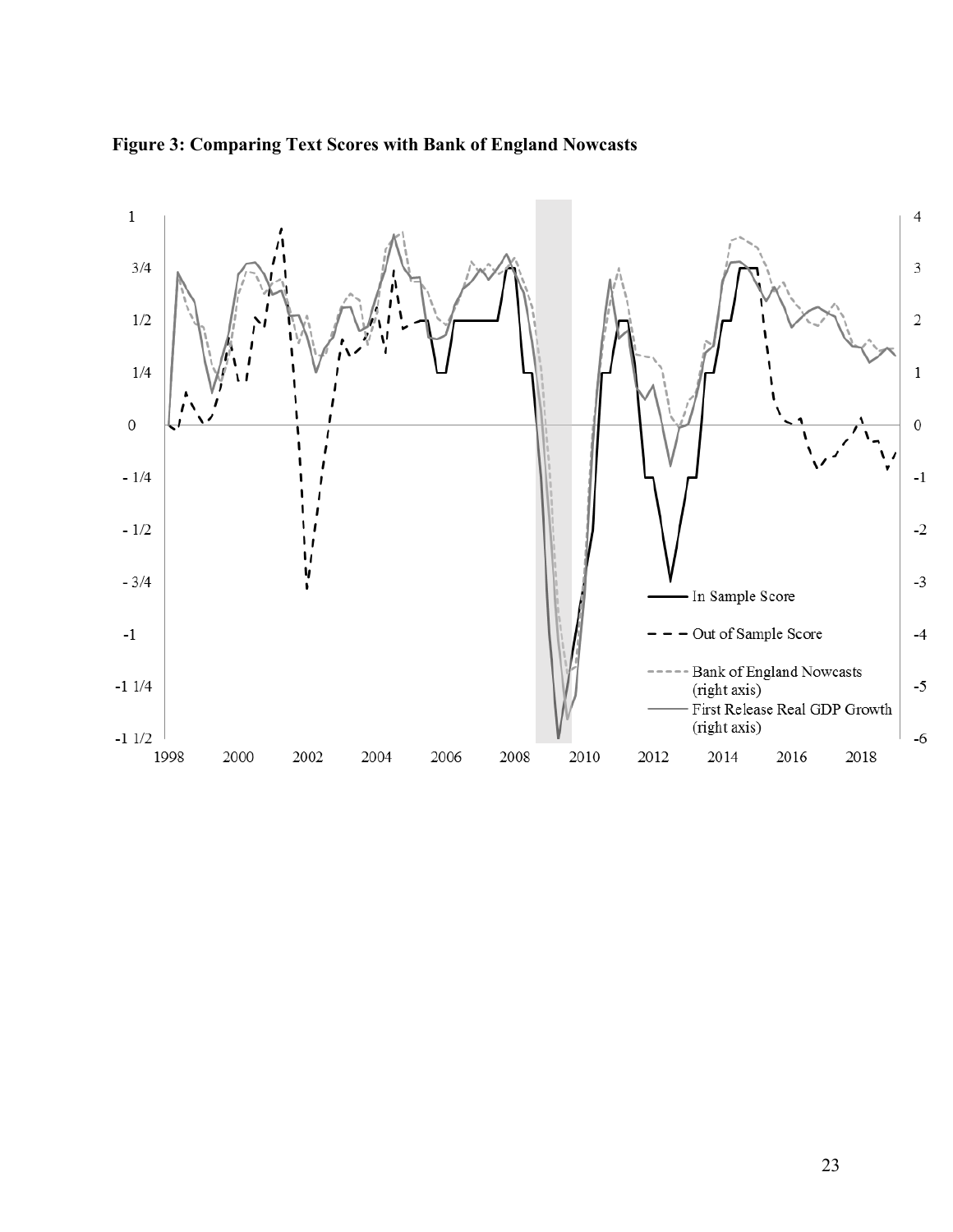

**Figure 4: Comparing Text Scores with Bank of England One-quarter-ahead Forecasts**

Note the dates on the x-axis are the target date, so scores and forecasts are from the Report the quarter before the date on the axis.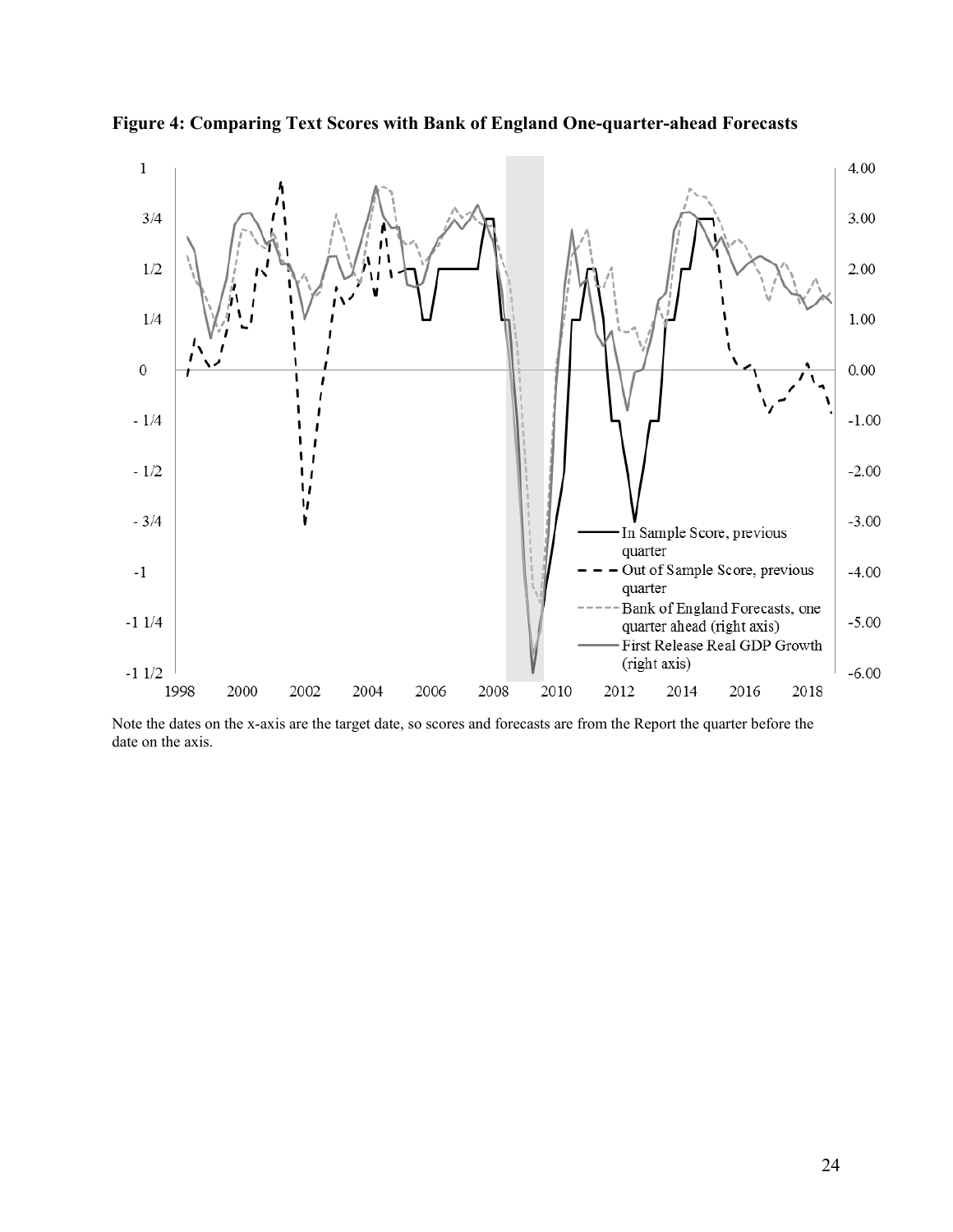| <b>Dependent Variable:</b><br><b>Current Quarter (t)</b><br><b>Forecast Error</b> | Full sample<br>$(1998 - 2018)$ | In-sample<br>$(2005 - 2014)$ | Pre-sample<br>$(1998 - 2004)$ | Post-sample<br>$(2015 - 2018)$ |
|-----------------------------------------------------------------------------------|--------------------------------|------------------------------|-------------------------------|--------------------------------|
| Coefficient on current                                                            | $0.24**$                       | $0.25***$                    | 0.11                          | $-1.06***$                     |
| quarter text score                                                                | (0.10)                         | (0.08)                       | (0.14)                        | (0.30)                         |
| Constant                                                                          | $-0.24***$                     | $-0.39***$                   | $-0.04$                       | $-0.19***$                     |
|                                                                                   | (0.05)                         | (0.07)                       | (0.06)                        | (0.05)                         |
| $R^2$                                                                             | 0.08                           | 0.14                         | 0.01                          | 0.30                           |
| f-statistic                                                                       | 10.64                          | 23.85                        | 0.34                          | 23.84                          |
| $p$ -value                                                                        | 0.0001                         | < 0.0001                     | 0.71                          | < 0.0001                       |

**Table 3: Results of Efficiency Regressions for Quantitative Nowcasts**

Newey-West standard errors in parentheses.

 $* \rightarrow p < 0.10, \qquad ** \rightarrow p < 0.05, \qquad *** \rightarrow p < 0.01$ 

| Table 4: Results of Efficiency Regressions for Quantitative Forecasts (one-quarter-ahead) |  |  |  |
|-------------------------------------------------------------------------------------------|--|--|--|
|-------------------------------------------------------------------------------------------|--|--|--|

| <b>Dependent Variable:</b><br>One-quarter-ahead<br>$(t+1)$ Forecast<br><b>Error</b> | Full sample<br>$(1998 - 2018)$ | In-sample<br>$(2005 - 2014)$ | Pre-sample<br>$(1998 - 2004)$ | Post-sample<br>$(2015 - 2018)$ |
|-------------------------------------------------------------------------------------|--------------------------------|------------------------------|-------------------------------|--------------------------------|
| Coefficient on<br>publication quarter<br>text score                                 | $0.38*$<br>(0.20)              | $0.44**$<br>(0.20)           | 0.13<br>(0.28)                | $-0.89**$<br>(0.31)            |
| Constant                                                                            | $-0.31***$<br>(0.11)           | $-0.53***$<br>(0.17)         | $-0.01$<br>(0.13)             | $-0.14$<br>(0.10)              |
| $R^2$                                                                               | 0.08                           | 0.13                         | 0.01                          | 0.26                           |
| $f$ -statistic<br>$p$ -value                                                        | 3.80<br>0.03                   | 5.20<br>0.01                 | 0.12<br>0.89                  | 23.16<br>< 0.0001              |

Newey-West standard errors in parentheses.

 $* \rightarrow p < 0.10, \qquad ** \rightarrow p < 0.05, \qquad *** \rightarrow p < 0.01$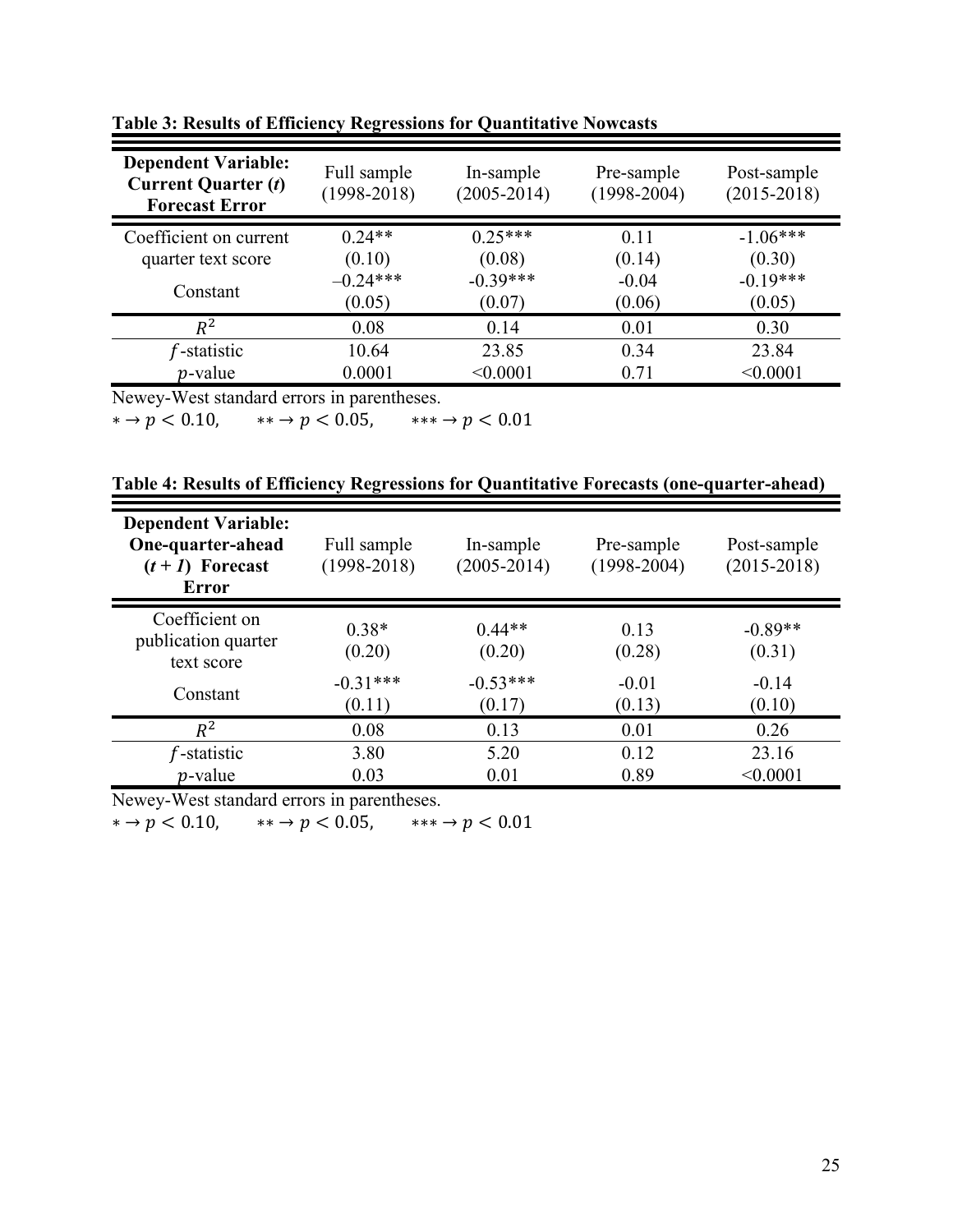#### **Appendix: Comprehensive list of recurring expressions and their corresponding scores.**

(We considered all variants of these terms and used a recursive search in Python to accurately count all terms and phrases.)

Expressions Scored as +1

Around its Peak Markedly Higher, Substantially Higher Sharp Increase

Expressions Scored as  $+3/4$ 

Above its Long-Run Average Brisk, Brisk Pace, Expand Briskly, Grow Briskly, Rose Briskly Buoyant Healthy Growth Quickened Rapid, Rapid Pace Relatively Upbeat Strong, Strengthen Upturn

Expressions Scored as  $+\frac{1}{2}$ 

Around its Historical Average/Long-Term Average, Around Trend Boost, Small Boost Close to its Average/Average Rate/Historical Average/Long-Term Average, Close to Trend Firm, Firm Growth Gathered Pace Gentle Acceleration Grew Steadily Moderate, Moderate Contribution, Moderate Expansion, Moderate Growth Modest, Modest Acceleration, Modest Growth, Modest Pickup, Modest Recovery Momentum was Maintained Near its Average, Near Trend Picked Up Regains Momentum Resilient Rising Steadily Robust, Robust Growth, Robust Pace Solid, Solid Growth, Solid Pace Steady, Steady Expansion, Steady Growth, Steadily Increasing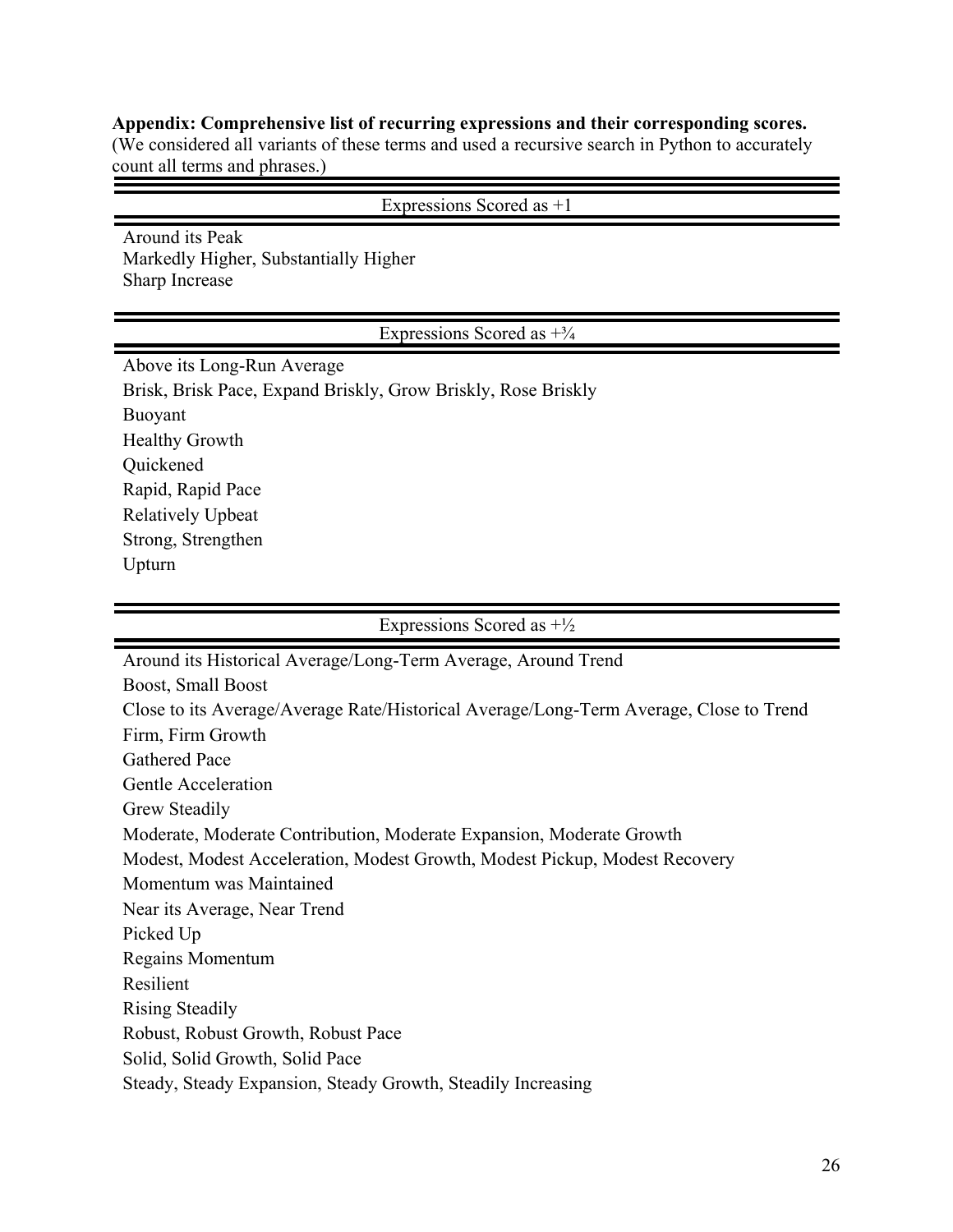Expressions Scored as +¼

Below its Long-Term Average, Below Trend Dampen Decelerate Drag Slightly Dropped Back Eased, Eased a Touch Fell Back, Fell Back Modestly Improving Modest Deceleration Rebounded Recovers Revived Signs of Improvement Slackened Slightly Weaker Slow, Slowdown, Slower Growth Soft Stalled Subdued

### Expressions Scored as –¼

| <b>Appeared Lackluster</b>         |
|------------------------------------|
| Decline Gradually                  |
| Deteriorated                       |
| Fall                               |
| Faltered                           |
| Muted                              |
| Set to Decline                     |
| Slow Markedly, Slowed More Sharply |
| Sluggish                           |
| <b>Sustained Weakness</b>          |
| Weak, Weaker Growth, Weaker Pace   |